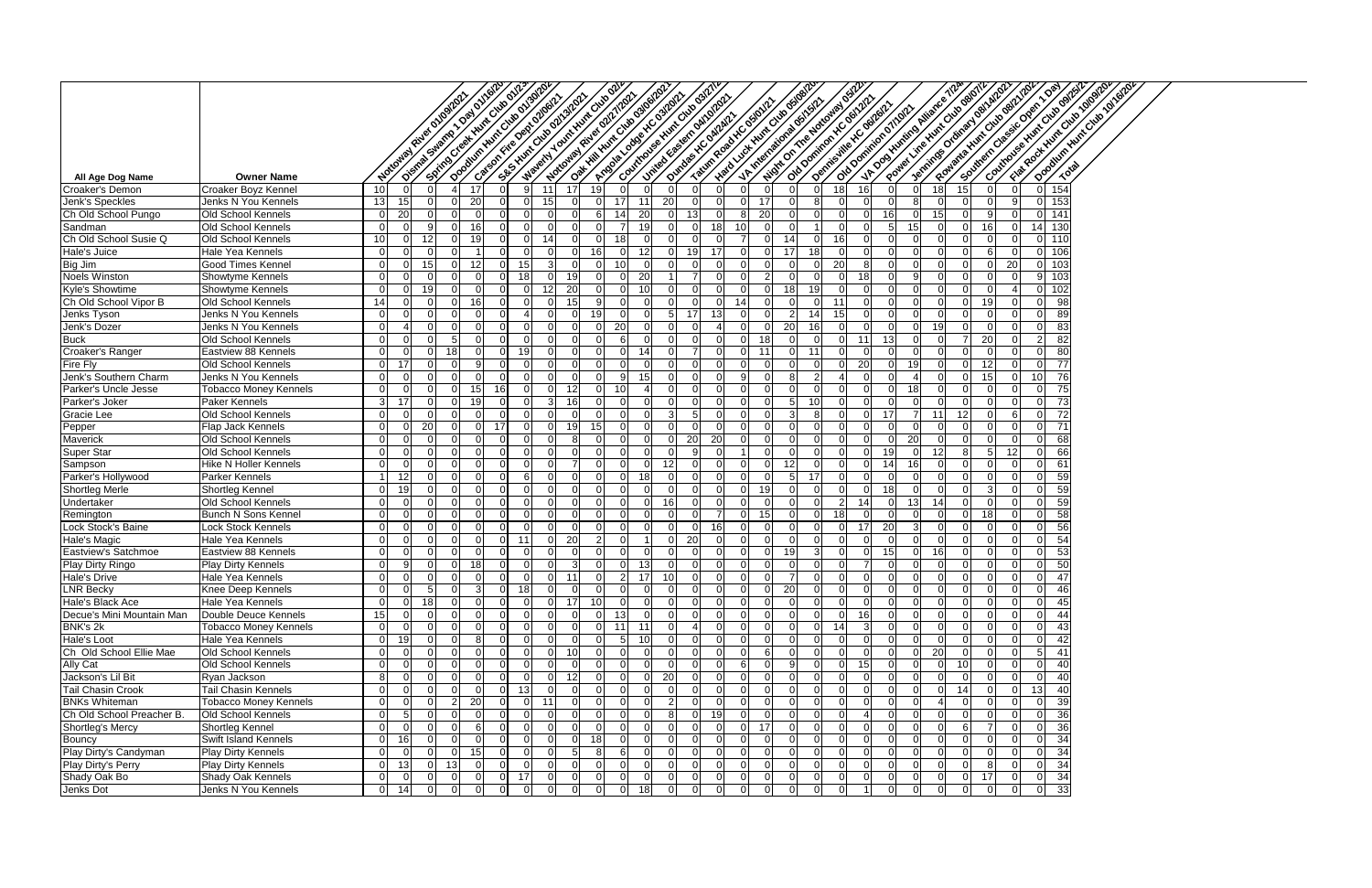| Lady Bug                             | Old School Kennels                       | $\Omega$                         | $\Omega$                         | 10             |                      |                         |                                  |                                  |                            | 6                   |                     |                            |                            |                |                            |                |                            |                      |                                  |                               | 0                                |                                  |                                  |                 |                            |                | $\Omega$                         | $\Omega$                      |
|--------------------------------------|------------------------------------------|----------------------------------|----------------------------------|----------------|----------------------|-------------------------|----------------------------------|----------------------------------|----------------------------|---------------------|---------------------|----------------------------|----------------------------|----------------|----------------------------|----------------|----------------------------|----------------------|----------------------------------|-------------------------------|----------------------------------|----------------------------------|----------------------------------|-----------------|----------------------------|----------------|----------------------------------|-------------------------------|
| <b>Eastview's Marco</b>              | Eastview 88 Kennels                      | $\Omega$                         | $\Omega$                         | $\Omega$       | $\Omega$             | $\Omega$                | $\Omega$                         | $\Omega$                         | $\Omega$                   | $\Omega$            | $\Omega$            | U                          |                            | $\Omega$       | $\Omega$                   | $\Omega$       | $\Omega$                   | $\Omega$             | $\Omega$                         | $\Omega$                      | 13                               | $\Omega$                         |                                  |                 | $\Omega$                   | $\Omega$       | $\Omega$                         | 18                            |
| Force Awakens Saber                  | Force Awaken Kennels                     | $\Omega$                         | 16                               | $\Omega$       | $\Omega$             | $\Omega$                | $\Omega$                         | 15                               | $\Omega$                   | $\Omega$            | $\Omega$            | $\Omega$                   |                            | $\Omega$       | $\Omega$                   | $\Omega$       | $\Omega$                   | $\Omega$             | $\Omega$                         | $\Omega$                      | $\Omega$                         | $\Omega$                         | $\Omega$                         |                 | $\Omega$                   | $\Omega$       | $\Omega$                         | $\Omega$                      |
| S&B Worm                             | S&B Kennels                              | $\Omega$                         | $\overline{0}$                   | U              |                      | $\Omega$                | $\Omega$                         | $\Omega$                         | $\Omega$                   | $\Omega$            | $\Omega$            | O                          |                            | 15             | $\Omega$                   | $\Omega$       | $\Omega$                   | $\Omega$             | $\Omega$                         | 16                            | $\overline{0}$                   |                                  | $\Omega$                         |                 | $\Omega$                   | $\Omega$       | $\Omega$                         | $\Omega$                      |
| Spec                                 | Old School Kennels                       | $\Omega$                         | $\Omega$                         | ΩI             | $\Omega$             | $\Omega$                | $\mathbf 0$                      | $\Omega$                         | $\Omega$                   | $\Omega$            | $\Omega$            | $\Omega$                   |                            | $\Omega$       | 0                          | $\Omega$       | $\Omega$                   |                      | $\Omega$                         | 0                             | 12                               | $\Omega$                         | $\Omega$                         | $\Omega$        | 17                         | $\Omega$       | $\mathbf 0$                      | $\Omega$                      |
| S&B Viper                            | S&B Kennels                              | $\Omega$                         | $\Omega$                         | $\Omega$       | $\Omega$             | $\Omega$                | $\Omega$                         | $\Omega$                         | $\Omega$                   | $\Omega$            | $\Omega$            | $\Omega$                   | $\Omega$                   | $\Omega$       | $\Omega$                   | $\overline{0}$ | $\Omega$                   | $\Omega$             | 16                               | 13                            | $\overline{0}$                   | $\Omega$                         | $\Omega$                         | $\Omega$        | $\Omega$                   | $\Omega$       | $\Omega$                         | $\Omega$                      |
| Buttner's Jim Beam                   | Killer B's Kennel                        | $\Omega$                         | 15                               | $\Omega$       | $\Omega$             | $\Omega$                | $\Omega$                         | $\Omega$                         | $\Omega$                   | $\Omega$            | $\Omega$            | $\Omega$                   | $\Omega$                   | $\Omega$       | $\Omega$                   | $\Omega$       | $\Omega$                   | $\Omega$             | $\Omega$                         | $\Omega$                      | $\overline{0}$                   | $\Omega$                         | $\Omega$                         | $\Omega$        | $\Omega$                   | $\Omega$       | 13                               | $\Omega$                      |
| Croaker's Sarah                      | Croakers Boyz Kennel                     | $\Omega$                         | $\overline{0}$                   | ΩI             | <sup>0</sup>         | 14                      | $\Omega$                         | $\Omega$                         | $\Omega$                   | $\Omega$            | $\Omega$            | $\Omega$                   |                            | $\Omega$       | O                          | $\Omega$       | $\Omega$                   | $\Omega$             | $\Omega$                         | $\Omega$                      | $\Omega$                         | 0                                | $\Omega$                         |                 | $\Omega$                   | $\Omega$       | 14                               | $\Omega$                      |
| Drakes Pretty Girl                   | Up & Running Kennels                     | $\Omega$                         | $\Omega$                         | ΩI             |                      | $\Omega$                | 8                                | $\Omega$                         | $\Omega$                   | $\Omega$            | $\Omega$            | 20                         |                            | $\Omega$       | $\Omega$                   | U              |                            | $\Omega$             | $\Omega$                         | $\Omega$                      | $\Omega$                         |                                  | $\Omega$                         |                 |                            | -C             | $\Omega$                         | $\Omega$                      |
| Jackson's April                      | Ryan Jackson                             | $\Omega$                         | $\Omega$                         | ΩI             | $\Omega$             | $\Omega$                | $\Omega$                         | $\Omega$                         | $\Omega$                   | $\Omega$            | $\Omega$            | $\Omega$                   |                            | $\Omega$       | $\Omega$                   | 11             | $\Omega$                   | $\Omega$             | $\Omega$                         | $\Omega$                      | $\Omega$                         | $\Omega$                         | $\Omega$                         |                 | $\Omega$                   | $\Omega$       | $\Omega$                         | 17                            |
| Jackson's Typsy                      | Ryan Jackson                             | $\Omega$                         | $\Omega$                         | $\Omega$       | $\Omega$             | $\Omega$                | $\Omega$                         | $\Omega$                         | $\Omega$                   | $\Omega$            | $\Omega$            | $\Omega$                   |                            | $\Omega$       |                            | $\Omega$       |                            | $\Omega$             | $\Omega$                         | $\Omega$                      | $\Omega$                         |                                  | $\Omega$                         | 17              | ∩                          | 11             | $\Omega$                         | $\Omega$                      |
| Showtyme's Shiloh                    | Showtyme Kennels                         | $\Omega$                         | $\Omega$                         | U              | $\Omega$             | $\Omega$                | $\overline{0}$                   | $\Omega$                         | $\Omega$                   | $\Omega$            | $\Omega$            | O                          |                            | $\Omega$       | 10                         | $\Omega$       | $\Omega$                   | 12                   | $\Omega$                         | $\Omega$                      | 6                                |                                  | $\Omega$                         | $\Omega$        | $\Omega$                   | C              | $\Omega$                         | $\Omega$                      |
| <b>Nitro</b>                         | <b>Waque Creek Kennels</b>               | $\Omega$                         | $\Omega$                         | $\Omega$       | $\Omega$             | $\Omega$                | $\mathbf 0$                      | $\Omega$                         | $\Omega$                   | $\Omega$            | $\Omega$            | $\Omega$                   | $\Omega$                   | $\Omega$       | $\Omega$                   | 13             | $\Omega$                   | $\Omega$             | $\Omega$                         | $\Omega$                      | $\Omega$                         | $\Omega$                         | $\Omega$                         | $\Omega$        | $\Omega$                   | $\Omega$       | $\Omega$                         | 14                            |
| Play Dirty's Lil Momma               | <b>Play Dirty Kennels</b>                | $\Omega$                         | $\Omega$                         | $\Omega$       | $\Omega$             | $\Omega$                | 15                               | $\Omega$                         | $\Omega$                   | $\Omega$            | 0                   | 12                         |                            | $\Omega$       | $\Omega$                   | $\Omega$       | $\Omega$                   | $\Omega$             | $\Omega$                         | $\Omega$                      | $\Omega$                         | $\Omega$                         | $\Omega$                         |                 | $\Omega$                   | $\Omega$       | $\mathbf 0$                      | $\Omega$                      |
| Showtyme's Dixie                     | Showtyme Kennels                         | $\Omega$                         | $\Omega$                         | ΩI             | $\Omega$             | $\Omega$                | $\Omega$                         | $\Omega$                         | $\Omega$                   | $\Omega$            | $\Omega$            | $\Omega$                   |                            | $\Omega$       | $\Omega$                   | $\Omega$       | $\Omega$                   | $\Omega$             | 11                               | $\Omega$                      | $\Omega$                         | $\Omega$                         | 6                                |                 | 10                         | $\Omega$       | $\Omega$                         | $\Omega$                      |
| 1/4 Mile Red Dog                     | 1/4 Mile Kennel                          | 5                                | $\Omega$                         | ΩI             | <sup>n</sup>         | $\Omega$                | 5                                | $\Omega$                         | $\Omega$                   | $\Omega$            | $\Omega$            | U                          |                            |                | ∩                          | $\Omega$       | n                          | $\Omega$             | $\Omega$                         | $\Omega$                      | $\Omega$                         |                                  | $\Omega$                         |                 | ∩                          | $\Omega$       | $\Omega$                         | 16                            |
| <b>BNKs Flash</b>                    | Tobacco Money Kennels                    | $\Omega$                         | $\Omega$                         | $\Omega$       | $\Omega$             | $\Omega$                | $\Omega$                         | 3 <sup>l</sup>                   | 8                          | $\Omega$            | $\Omega$            | $\Omega$                   |                            | $\Omega$       | $\Omega$                   | $\Omega$       | $\Omega$                   | $\Omega$             | $\Omega$                         | $\Omega$                      | 9 <sub>l</sub>                   | $\Omega$                         | $\Omega$                         |                 | 6                          | $\Omega$       | $\Omega$                         | $\Omega$                      |
| <b>Brookes Gunner</b>                | Mill Swamp Kennel                        | $\Omega$                         | $\overline{0}$                   | $\Omega$       | $\Omega$             | $\Omega$                | $\frac{1}{8}$                    | 8 <sup>1</sup>                   | $\Omega$                   | $\overline{0}$      | $\Omega$            | 0                          | $\Omega$                   | $\Omega$       | 0                          | 0              | $\Omega$                   | $\Omega$             | $\overline{0}$                   | $\Omega$                      | $\overline{0}$                   | $\Omega$                         | $\Omega$                         | $\Omega$        | $\Omega$                   | $\Omega$       | $\mathbf 0$                      | $\Omega$                      |
| Croaker's Dillon                     | Croaker Boyz Kennel                      | $\Omega$                         | 13                               | ΩI             | $\Omega$             | $\Omega$                | $\Omega$                         | $\Omega$                         | $\overline{13}$            | $\Omega$            | $\Omega$            | $\Omega$                   |                            | $\Omega$       | 0                          | $\Omega$       | $\Omega$                   | $\Omega$             | $\Omega$                         | $\Omega$                      | $\Omega$                         |                                  | $\Omega$                         | $\Omega$        | $\Omega$                   | -C             | $\mathbf 0$                      | $\Omega$                      |
| Penny                                | Old School Kennels                       | $\Omega$                         | $\Omega$                         | $\Omega$       | $\Omega$             | $\Omega$                | $\Omega$                         | $\Omega$                         | $\Omega$                   | $\Omega$            |                     | $\Omega$                   |                            | $\Omega$       | $\Omega$                   | $\Omega$       | ∩                          | $\Omega$             | $\Omega$                         | $\Omega$                      | 3                                | 13                               | $\Omega$                         | $\Omega$        | 9                          | $\Omega$       | $\Omega$                         | $\Omega$                      |
| Stoopid D                            | <b>Skint Up Mafia Kennels</b>            | $\Omega$                         | $\Omega$                         | $\Omega$       | $\Omega$             | $\Omega$                | $\Omega$                         | $\Omega$                         | $\Omega$                   | $\Omega$            | $\Omega$            | $\Omega$                   | $\Omega$                   | $\Omega$       | $\Omega$                   | $\Omega$       | $\Omega$                   | $\Omega$             | $\Omega$                         | $\Omega$                      | $\Omega$                         | $\Omega$                         | 7                                | $\Omega$        | $\Omega$                   | $\Omega$       | $\Omega$                         | 19                            |
| Superbad                             | <b>Island Swift Kennels</b>              | $\Omega$                         | $\Omega$                         | $\Omega$       | $\Omega$             | $\Omega$                | $\Omega$                         | $\Omega$                         | $\Omega$                   | $\Omega$            | 17                  | $\Omega$                   |                            | $\Omega$       |                            | U              | $\Omega$                   | $\Omega$             | $\Omega$                         | $\Omega$                      | $\Omega$                         | U                                | ΩI                               |                 | $\Omega$                   | $\Omega$       | $\Omega$                         | $\Omega$                      |
| Voo Doo                              | Jordan Webb                              | $\Omega$                         | $\Omega$                         | ΩI             | $\Omega$             | $\Omega$                | $\Omega$                         | $\Omega$                         | ΩI                         | 16                  | $\Omega$            | $\Omega$                   |                            | $\Omega$       | $\Omega$                   | $\Omega$       | $\Omega$                   | $\Omega$             | $\Omega$                         | $\Omega$                      | $\Omega$                         | n                                | $\Omega$                         | 10              | $\Omega$                   | $\Omega$       | $\Omega$                         | $\Omega$                      |
| Divo                                 | Old School Kennels                       | $\Omega$                         | $\Omega$                         | ΩI             | $\Omega$             | $\Omega$                | $\Omega$                         | $\Omega$                         | <sup>n</sup>               | $\Omega$            | $\Omega$            | $\Omega$                   |                            | $\Omega$       | $\Omega$                   | $\Omega$       | $\Omega$                   | $\Omega$             | $\Omega$                         | $\Omega$                      | $\Omega$                         | 19                               | $\Omega$                         |                 |                            | $\Omega$       | $\Omega$                         | $\Omega$                      |
| Drake's Sweet T                      | Up & Running Kennels                     | 9                                | $\Omega$                         | U              | $\Omega$             | $\Omega$                | $\overline{0}$                   | $\Omega$                         | 15                         | $\Omega$            | $\Omega$            | 0                          |                            | - 0            | $\Omega$                   | $\Omega$       | $\Omega$                   | $\Omega$             | $\Omega$                         | $\Omega$                      | $\overline{0}$                   |                                  | $\Omega$                         |                 | ∩                          | $\Omega$       | $\Omega$                         | $\Omega$                      |
| Loc On Lil Bit                       | Loc On Kennels                           | $\Omega$                         | $\Omega$                         | U              | $\Omega$             | $\Omega$                | $\Omega$                         | $\Omega$                         | $\Omega$                   | $\Omega$            | $\Omega$            | O                          |                            | $\Omega$       | $\Omega$                   | $\Omega$       | $\Omega$                   | $\Omega$             | $\Omega$                         | $\Omega$                      | $\Omega$                         | U                                | 9                                | $\Omega$        | $\Omega$                   | $\Omega$       | $\Omega$                         | 15                            |
| Carolina                             | Jordan Webb                              | 6                                | $\Omega$                         | $\Omega$       | $\Omega$             | $\Omega$                | $\Omega$                         | $\Omega$                         | $\Omega$                   | $\Omega$            | $\Omega$            | U                          |                            | $\Omega$       | $\Omega$                   | $\Omega$       | $\Omega$                   | 14                   | $\Omega$                         | $\Omega$                      | $\Omega$                         | ∩                                | $\mathbf{3}$                     |                 | $\Omega$                   | $\Omega$       | $\Omega$                         | $\Omega$                      |
| Legs                                 | <b>Waque Creek Kennels</b>               | $\Omega$                         | $\Omega$                         | $\Omega$       | $\Omega$             | $\Omega$                | $\Omega$                         | $\Omega$                         | $\Omega$                   | $\Omega$            | $\Omega$            | $\Omega$                   | $\Omega$                   | 11             | $\mathbf 0$                | 12             | $\Omega$                   | $\Omega$             | $\Omega$                         | $\Omega$                      | $\Omega$                         | $\Omega$                         | $\Omega$                         | $\Omega$        | $\Omega$                   | $\Omega$       | $\Omega$                         | $\Omega$                      |
| Annabelle                            | Old School Kennels                       | 12                               | 10 <sup>1</sup>                  | ΩI             | $\Omega$             | $\Omega$                | $\Omega$                         | $\Omega$                         | $\Omega$                   | $\Omega$            | $\Omega$            | $\Omega$                   |                            | $\Omega$       |                            | O              |                            | $\Omega$             | $\Omega$                         | 0                             | $\Omega$                         | U                                | $\Omega$                         |                 | ∩                          | $\Omega$       | $\Omega$                         | $\Omega$                      |
| Hard Luc HoHa                        | <b>Hard Luc Kennels</b>                  | 11                               | $\overline{0}$                   | U              | $\Omega$             | $\Omega$                | $\Omega$                         | $\Omega$                         | $\Omega$                   | $\Omega$            | ∩                   | n                          |                            |                | ∩                          | O              | ∩                          | $\Omega$             | $\Omega$                         | $\Omega$                      | $\Omega$                         |                                  | $\Omega$                         |                 | $\Omega$                   | $\Omega$       | $\Omega$                         | $\Omega$                      |
| Shortleg's Willie                    | Shortleg Kennel                          | $\Omega$                         | $\Omega$                         | ΩI             |                      | 17                      | $\Omega$                         | $\Omega$                         | $\Omega$                   | $\Omega$            | $\Omega$            | $\Omega$                   |                            | $\Omega$       | $\Omega$                   | $\Omega$       | ∩                          | $\Omega$             | $\Omega$                         | $\Omega$                      | $\Omega$                         | $\Omega$                         | $\Omega$                         |                 | ∩                          | $\Omega$       | $\Omega$                         | $\Omega$                      |
| Kitty                                | <b>Island Swift Kennels</b>              | $\Omega$                         | $\Omega$                         | $\Omega$       | $\Omega$             | $\Omega$                | $\mathbf{0}$                     | $\Omega$                         | $\Omega$                   | $\Omega$            | $\overline{20}$     | 0                          |                            | $\Omega$       | $\Omega$                   | $\Omega$       | $\Omega$                   | $\Omega$             | $\Omega$                         | $\Omega$                      | $\overline{0}$                   | $\Omega$                         | $\Omega$                         | $\Omega$        | $\Omega$                   | $\Omega$       | $\Omega$                         | $\Omega$                      |
| Knee Deep Sandy                      | Knee Deep Kennels                        | $\overline{0}$                   | $\overline{0}$                   | $\Omega$       | $\Omega$             | $\Omega$                | $\mathbf 0$                      | $\Omega$                         | $\Omega$                   | $\Omega$            | $\Omega$            | $\Omega$                   |                            | 17             | $\Omega$                   | $\Omega$       | $\Omega$                   | $\Omega$             | $\overline{4}$                   | $\Omega$                      | $\overline{0}$                   | $\Omega$                         | $\Omega$                         | $\Omega$        | $\Omega$                   | $\Omega$       | $\Omega$                         | $\Omega$                      |
| S&B June B                           | S&B Kennels                              | $\Omega$                         | $\overline{0}$                   | $\Omega$       | 9                    | $\overline{2}$          | $\mathbf 0$                      | 10 <sup>1</sup>                  | $\Omega$                   | $\Omega$            | $\Omega$            | $\Omega$                   | $\Omega$                   | $\Omega$       | 0                          | $\Omega$       | $\Omega$                   | $\Omega$             | $\Omega$                         | 0                             | $\Omega$                         | $\Omega$                         | $\Omega$                         | $\Omega$        | $\Omega$                   | $\Omega$       | $\mathbf 0$                      | $\Omega$                      |
| Shortleg's Waylon                    |                                          | $\Omega$                         | $\overline{0}$                   | $\Omega$       | 10 <sup>1</sup>      | $\Omega$                | $\Omega$                         | $\Omega$                         | $\Omega$                   | $\Omega$            | $\Omega$            | 8                          | $\Omega$                   | $\Omega$       | $\Omega$                   | 3              | $\Omega$                   | $\Omega$             | $\Omega$                         | $\Omega$                      | $\overline{0}$                   | $\Omega$                         | $\Omega$                         | $\Omega$        | $\Omega$                   | $\Omega$       | $\Omega$                         | $\Omega$                      |
| <b>ZL's Hobbs</b>                    | <b>Shortleg Kennel</b><br>Zach Lindsay   | $\Omega$                         | $\Omega$                         | ΩI             | $\Omega$             | $\Omega$                | $\Omega$                         | $\Omega$                         | $\Omega$                   | $\Omega$            | $\Omega$            | $\Omega$                   |                            | $\Omega$       |                            | 9              | $\Omega$                   | $\Omega$             | $\Omega$                         | 12                            | $\Omega$                         | 0                                | $\Omega$                         |                 | $\Omega$                   | $\Omega$       | $\Omega$                         | $\Omega$                      |
| Mathew                               | Lakey Boyz Kennel                        | $\Omega$                         | $\Omega$                         | U              | $\Omega$             | $\Omega$                | $\Omega$                         | $\Omega$                         | $\Omega$                   | $\Omega$            | $\Omega$            | $\Omega$                   |                            | $\Omega$       | $\Omega$                   | $\Omega$       | $\Omega$                   | $\Omega$             | $\Omega$                         | 20                            | $\Omega$                         | n                                | $\Omega$                         |                 | $\Omega$                   | $\Omega$       | $\Omega$                         | $\Omega$                      |
| Play Dirty's Ozzy                    |                                          | $\Omega$                         | $\Omega$                         |                | <sup>n</sup>         | 11                      | 9                                | $\Omega$                         |                            | $\Omega$            |                     | O                          |                            | $\Omega$       | ∩                          | $\Omega$       |                            | $\Omega$             | $\Omega$                         | $\Omega$                      | $\Omega$                         | n                                | $\Omega$                         |                 | ∩                          | ∩              | $\Omega$                         | $\Omega$                      |
| <b>SRK PC</b>                        | Play Dirty Kennels<br><b>SRK Kennels</b> | $\Omega$                         | $\mathbf{0}$                     | ΩI             | $\Omega$             | $\Omega$                | $\mathbf 0$                      | $\overline{20}$                  | $\Omega$                   | $\Omega$            |                     | 0                          |                            | $\Omega$       |                            |                | $\Omega$                   | $\Omega$             | $\Omega$                         | 0                             | $\overline{0}$                   |                                  | $\overline{0}$                   |                 | $\Omega$                   | $\Omega$       | $\mathbf 0$                      |                               |
| <b>SRK Red</b>                       | <b>SRK Kennels</b>                       | $\Omega$                         | $\overline{0}$                   | 01             | $\Omega$             | $\Omega$                | 20                               | $\overline{0}$                   | $\Omega$                   | $\Omega$            | 0<br>$\Omega$       | 0                          | $\Omega$                   | $\Omega$       | 0<br>0                     | 0<br>0         | $\Omega$                   | $\Omega$             | $\overline{0}$                   | 0                             | $\overline{0}$                   | 0                                | $\overline{0}$                   | $\Omega$        | $\Omega$                   | $\Omega$       | 0                                |                               |
|                                      |                                          |                                  |                                  |                |                      |                         |                                  |                                  |                            |                     |                     |                            |                            |                |                            |                |                            |                      |                                  |                               |                                  |                                  |                                  |                 |                            |                |                                  |                               |
| T&W Mid Nite<br>Whoman's Brown Brown | Turn Em Loose Kennels                    | $\overline{0}$<br>$\overline{0}$ | $\overline{0}$<br>$\overline{0}$ | ΟI<br>$\Omega$ | $\overline{0}$<br>20 | $\mathbf 0$<br>$\Omega$ | $\overline{0}$<br>$\overline{0}$ | $\overline{0}$<br>$\overline{0}$ | $\overline{0}$<br>$\Omega$ | 0<br>$\overline{0}$ | 0<br>$\overline{0}$ | $\overline{0}$<br>$\Omega$ | $\overline{0}$<br>$\Omega$ | 0<br>$\Omega$  | $\overline{0}$<br>$\Omega$ | 6<br>$\Omega$  | $\overline{0}$<br>$\Omega$ | 01<br>$\overline{0}$ | $\overline{0}$<br>$\overline{0}$ | $\mathbf 0$<br>$\overline{0}$ | $\overline{0}$<br>$\overline{0}$ | $\overline{0}$<br>$\overline{0}$ | $\overline{0}$<br>$\overline{0}$ | 14<br>$\Omega$  | $\overline{0}$<br>$\Omega$ | 0<br>$\Omega$  | $\overline{0}$<br>$\overline{0}$ | $\mathbf 0$<br>$\overline{0}$ |
|                                      | <b>Whoman Kennels</b>                    |                                  |                                  | $\Omega$       |                      |                         |                                  |                                  |                            |                     |                     |                            | $\Omega$                   |                |                            |                | $\overline{0}$             |                      |                                  |                               |                                  | $\overline{0}$                   | $\overline{0}$                   |                 |                            |                |                                  |                               |
| Sheila's Hog Wild                    | <b>Tobacco Money Kennels</b>             | $\overline{0}$                   | 0                                |                | $\overline{0}$       | $\overline{0}$          | $\overline{0}$                   | $\overline{0}$                   | $\overline{0}$             | $\overline{0}$      | $\overline{0}$      | $\overline{0}$             |                            | $\overline{0}$ | $\overline{0}$             | $\overline{0}$ |                            | $\overline{0}$       | 0                                | $\overline{0}$                | $\overline{0}$                   |                                  |                                  | $\overline{20}$ | $\Omega$                   | $\Omega$       | $\overline{0}$                   | 0                             |
| AK's Piper                           | Lights Out Kennel                        | $\overline{0}$                   | $\overline{0}$                   | ΩI             | $\Omega$             | $\Omega$                | 19                               | $\overline{0}$                   | $\overline{0}$             | $\overline{0}$      | 0                   | $\overline{0}$             | $\Omega$                   | $\Omega$       | 0                          | $\overline{0}$ | $\overline{0}$             | $\overline{0}$       | $\overline{0}$                   | $\overline{0}$                | $\overline{0}$                   | $\overline{0}$                   | $\Omega$                         | $\Omega$        | $\Omega$                   | $\Omega$       | $\mathbf 0$                      | $\mathbf 0$                   |
| Bull                                 | Flap Jack Kennels                        | $\overline{0}$                   | $\overline{0}$                   | $\Omega$       | $\Omega$             | $\Omega$                | $\overline{0}$                   | $\overline{0}$                   | $\Omega$                   | 0                   | $\Omega$            | $\Omega$                   |                            | 19             | $\overline{0}$             | 0              | $\Omega$                   | $\overline{0}$       | $\overline{0}$                   | $\overline{0}$                | 0                                | 01                               | ΟI                               |                 | $\Omega$                   | $\Omega$       | $\mathbf 0$                      | $\Omega$                      |
| His & Her Brewser                    | His & Her Kennels                        | $\overline{0}$                   | $\overline{0}$                   | ΩI             | $\Omega$             | $\Omega$                | $\overline{0}$                   | $\Omega$                         | $\Omega$                   | $\Omega$            | $\Omega$            | 19                         | $\Omega$                   | $\Omega$       | 0                          | $\Omega$       | $\Omega$                   | $\Omega$             | $\overline{0}$                   | $\mathbf 0$                   | $\overline{0}$                   | $\Omega$                         | $\Omega$                         |                 | $\Omega$                   | $\Omega$       | $\overline{0}$                   | $\Omega$                      |
| <b>LNR Oscar</b>                     | Cry N Fox Kennels                        | $\overline{0}$                   | $\overline{0}$                   | 31             | $\Omega$             | $\Omega$                | $\overline{0}$                   | 16                               | $\overline{0}$             | 0                   | 0                   | $\Omega$                   |                            | $\Omega$       | $\Omega$                   | $\Omega$       | $\Omega$                   | $\Omega$             | $\overline{0}$                   | $\overline{0}$                | $\overline{0}$                   |                                  | $\overline{0}$                   |                 | $\Omega$                   | $\Omega$       | $\mathbf 0$                      |                               |
| Play Dirty's Spade                   | <b>Play Dirty Kennels</b>                | $\overline{0}$                   | $\overline{0}$                   | ΩI             | 12                   | $\overline{0}$          | $\mathbf 0$                      | $\Omega$                         | $\overline{0}$             | $\mathbf 0$         | 0                   | $\Omega$                   | $\Omega$                   | $\Omega$       | $\mathbf 0$                | $\Omega$       | $\Omega$                   | $\overline{0}$       | $\overline{0}$                   |                               | $\overline{0}$                   |                                  | $\Omega$                         | $\Omega$        | $\Omega$                   | $\Omega$       | $\mathbf 0$                      | $\mathbf 0$                   |
| <b>Sweet Water Ice</b>               | <b>Sweet Water Kennels</b>               | $\overline{0}$                   | $\overline{0}$                   | $\Omega$       | 19                   | $\overline{0}$          | $\overline{0}$                   | $\overline{0}$                   | $\Omega$                   | $\overline{0}$      | $\overline{0}$      | $\overline{0}$             | $\Omega$                   | $\Omega$       | $\Omega$                   | 0              | $\Omega$                   | $\Omega$             | $\overline{0}$                   | $\overline{0}$                | $\overline{0}$                   | $\Omega$                         | $\Omega$                         | $\Omega$        | $\Omega$                   | $\Omega$       | $\mathbf 0$                      | $\mathbf 0$                   |
| Taylor's Alpha                       | Junk Dog Mafia Kennel                    | $\overline{0}$                   | $\overline{0}$                   | $\overline{0}$ | $\overline{0}$       | $\overline{0}$          | $\overline{0}$                   | $\overline{0}$                   | $\overline{0}$             | $\overline{0}$      | $\overline{0}$      | $\overline{0}$             | $\Omega$                   | $\Omega$       | $\mathbf 0$                | $\overline{0}$ | $\Omega$                   | $\overline{0}$       | $\overline{0}$                   | $\overline{0}$                | 19                               | $\Omega$                         | $\overline{0}$                   | $\Omega$        | $\Omega$                   | $\Omega$       | $\overline{0}$                   | $\mathbf 0$                   |
| <b>Big Boy</b>                       | <b>H&amp;C Kennels</b>                   | $\overline{0}$                   | $\overline{0}$                   | ΟI             | $\overline{0}$       | $\overline{0}$          | $\overline{0}$                   | $\overline{0}$                   | $\overline{0}$             | $\overline{0}$      | $\overline{0}$      | 0                          | $\Omega$                   | 18             | $\Omega$                   | 0              | $\Omega$                   | $\overline{0}$       | $\overline{0}$                   | $\Omega$                      | $\overline{0}$                   | $\overline{0}$                   | $\overline{0}$                   | $\Omega$        | $\Omega$                   | $\Omega$       | $\mathbf 0$                      | 0                             |
| Croaker's Crazy Girl                 | Croaker Boyz Kennel                      | $\overline{0}$                   | 18                               | ΩI             | $\Omega$             | $\Omega$                | $\overline{0}$                   | $\overline{0}$                   | $\Omega$                   | 0                   | $\Omega$            | $\Omega$                   |                            | $\Omega$       | $\Omega$                   | $\Omega$       | $\Omega$                   | $\Omega$             | $\overline{0}$                   | $\overline{0}$                | $\overline{0}$                   |                                  | ΟI                               |                 | $\Omega$                   | $\Omega$       | $\mathbf 0$                      | 0                             |
| <b>Grand Slam</b>                    | Old School Kennels                       | $\overline{0}$                   | 18                               | $\Omega$       | $\Omega$             | $\Omega$                | $\overline{0}$                   | $\overline{0}$                   | $\Omega$                   | $\overline{0}$      | $\overline{0}$      | $\Omega$                   | $\Omega$                   | $\Omega$       | $\overline{0}$             | $\overline{0}$ | $\Omega$                   | $\Omega$             | $\overline{0}$                   | $\overline{0}$                | $\overline{0}$                   | 01                               | $\Omega$                         | $\Omega$        | . OI                       | $\Omega$       | $\overline{0}$                   | $\Omega$                      |
| <b>Hales Groot</b>                   | Hale Yea Kennels                         | $\overline{0}$                   | $\overline{0}$                   | $\Omega$       | $\Omega$             | $\overline{0}$          | $\overline{0}$                   | $\overline{0}$                   | $\overline{0}$             | $\overline{0}$      | 0                   | 0                          |                            | $\overline{0}$ | 0                          | $\overline{0}$ | $\Omega$                   | $\overline{0}$       | $\overline{0}$                   | $\mathbf 0$                   | 5 <sub>l</sub>                   | 0                                | $\overline{0}$                   |                 | 13                         | $\Omega$       | $\overline{0}$                   | $\overline{0}$                |
| Lawson's Lil Jess                    | Fast 5 Kennels                           | $\overline{0}$                   | $\overline{0}$                   | $\Omega$       | $\overline{0}$       | $\overline{4}$          | $\mathbf 0$                      | $\overline{0}$                   | $\overline{0}$             | $\mathbf 0$         | 14                  | $\overline{0}$             | $\Omega$                   | $\mathbf 0$    | $\overline{0}$             | $\overline{0}$ | $\overline{0}$             | $\overline{0}$       | $\overline{0}$                   | $\overline{0}$                | $\overline{0}$                   | $\Omega$                         | $\Omega$                         | $\Omega$        | $\Omega$                   | $\Omega$       | $\overline{0}$                   | $\mathbf 0$                   |
| Play Dirty's Scarface                | Play Dirty Kennels                       | $\overline{0}$                   | $\overline{0}$                   | $\overline{0}$ | $\overline{0}$       | $\mathbf 0$             | $\overline{0}$                   | $\overline{0}$                   | $\overline{0}$             | $\overline{0}$      | $\overline{0}$      | $\overline{0}$             | $\Omega$                   | $\overline{0}$ | 18                         | $\overline{0}$ | $\overline{0}$             | $\overline{0}$       | $\overline{0}$                   | $\overline{0}$                | $\overline{0}$                   | $\overline{0}$                   | $\overline{0}$                   | $\Omega$        | $\overline{0}$             | $\mathbf 0$    | $\overline{0}$                   | $\overline{0}$                |
| Sholar's T Bone                      | Cant Catch Em Kennels                    | $\overline{0}$                   | $\overline{0}$                   | $\overline{0}$ | $\overline{0}$       | $\overline{0}$          | $\overline{0}$                   | $\overline{0}$                   | $\overline{0}$             | 18                  | $\overline{0}$      | $\overline{0}$             | $\overline{0}$             | $\overline{0}$ | $\overline{0}$             | $\overline{0}$ | $\overline{0}$             | $\Omega$             | $\overline{0}$                   | $\overline{0}$                | $\overline{0}$                   | $\overline{0}$                   | $\overline{0}$                   | $\overline{0}$  | $\overline{0}$             | $\overline{0}$ | $\overline{0}$                   | $\overline{0}$                |

| 0                   | 0                             | í<br>$\overline{\mathbf{33}}$              |
|---------------------|-------------------------------|--------------------------------------------|
| 1<br>ξ<br>3         | 0                             | 32                                         |
| )<br>(              | 0                             | $\overline{\mathbf{3}}$                    |
| 0                   | 0                             | $\overline{31}$                            |
|                     |                               | $\overline{\phantom{a}}$                   |
| (<br>)              | (<br>້)                       | $\overline{\mathrm{30}}$                   |
| 0                   | 0                             | 2<br>×<br>ϡ                                |
| $\overline{0}$      | $\overline{0}$                | $\overline{28}$                            |
| 0                   | 0                             | $\overline{\mathbf{z}}$<br>3               |
| 0                   | 0                             | 28                                         |
| 1<br>7              | 0                             | $\overline{\phantom{a}}$<br>28<br>3        |
| $\overline{0}$      | 0                             | $\overline{28}$                            |
| 0                   | 0                             | í<br>$\overline{28}$                       |
| 1<br>4              | $\mathbf{C}$<br>(             | 27                                         |
| 0                   | J<br>C                        | 27                                         |
| 0                   | 0                             | $\overline{7}$<br>ź                        |
| 1<br>k<br>;         | 0                             | $\overline{6}$                             |
| 0                   | 0                             | 26                                         |
|                     |                               |                                            |
| )<br>O              | 0                             | $\overline{6}$                             |
| O<br>)              | (<br>)                        | ֧֓֜<br>$\overline{6}$                      |
| (<br>)              | (<br>)                        | $\overline{26}$<br>ì                       |
| 1<br>ς<br>€         | $\overline{0}$                | $\overline{26}$<br>ć                       |
| $\overline{0}$      | $\overline{0}$                | $\overline{26}$                            |
| )<br>(              | 0                             | :<br>$^{26}$                               |
| 0                   | 0                             | $\overline{\phantom{a}}$<br>$\overline{5}$ |
| $\mathbf{)}$<br>O   | 0                             | $\overline{4}$                             |
| 5<br>1              | 0                             | $\overline{2}$                             |
| (<br>)              | (<br>)                        | $\overline{23}$                            |
| )<br>(              | 0                             | $\overline{23}$                            |
|                     | ō                             | $\overline{22}$                            |
|                     |                               |                                            |
| $\overline{0}$      |                               |                                            |
| 0                   | .<br>1<br>1                   | í<br>ž<br>,                                |
| $\overline{0}$      | $\overline{0}$                | 2<br>$\overline{\phantom{0}}$              |
| )<br>C              | 0                             | $\overline{21}$                            |
| 0                   | 0                             | $\overline{2}$ 1                           |
| (<br>)              | (<br>)                        | $\frac{1}{2}$                              |
| (<br>)              | (<br>)                        | $\overline{21}$                            |
| $\overline{0}$      | $\overline{0}$                | $\overline{2}$                             |
| (<br>)              | 0                             | ֧֓֜<br>$\overline{2}0$                     |
| (                   |                               |                                            |
| $\mathbf{I}$        | $\overline{0}$                | $\overline{0}$                             |
| (<br>)              | (<br>)                        | $\frac{1}{2}$<br>)                         |
| 0                   | 0                             | $\frac{1}{2}$                              |
| 0                   | 0                             | 20                                         |
| 0                   | 0                             | $\overline{20}$<br>)                       |
| 0                   | $\overline{0}$                | $\overline{2}0$                            |
| 0                   | 0                             | 19                                         |
| Ō                   | 0                             | 19                                         |
| 0                   | 0                             | $\mathbf{1}$<br>9                          |
| 0                   | 0                             | 1<br>9                                     |
| 0                   | 0                             | .<br>1<br>í<br>J                           |
| 0                   | 0                             | 1<br>9                                     |
| $\overline{0}$      | $\overline{0}$                | <sup>2</sup><br>9                          |
| 0                   | 0                             | 1<br>8                                     |
|                     | 0                             | 18                                         |
| 0<br>0              | 0                             | 8                                          |
|                     |                               | .<br>1                                     |
| 0                   | 0                             | ì<br>8                                     |
| 0                   | 0                             | 1<br>8                                     |
| $\overline{0}$<br>0 | $\mathfrak{z}$<br>(<br>)<br>( | 1<br>ξ<br>3<br>1<br>8                      |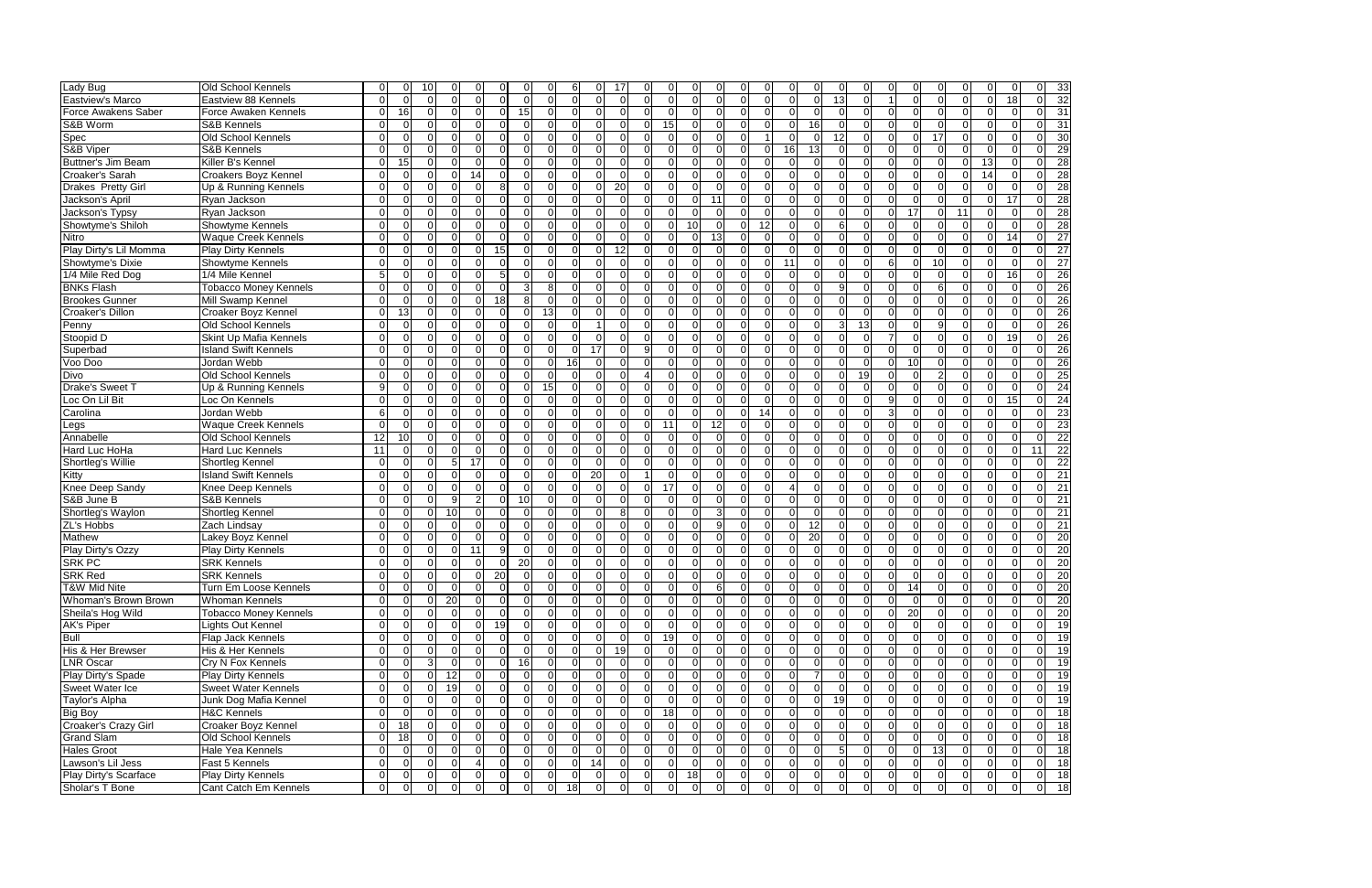|                                  | Up All Night Kennels              | $\Omega$        | 0              | 17             |                | ∩              | $\Omega$       | $\Omega$       | <sup>0</sup>   | $\Omega$       | $\Omega$       |                 |          |                         |                |                 |                | 0              |                | $\Omega$       |                |                |                |              | ∩            | $\Omega$             |                 |
|----------------------------------|-----------------------------------|-----------------|----------------|----------------|----------------|----------------|----------------|----------------|----------------|----------------|----------------|-----------------|----------|-------------------------|----------------|-----------------|----------------|----------------|----------------|----------------|----------------|----------------|----------------|--------------|--------------|----------------------|-----------------|
| CJ<br>Cliff                      | <b>Running Behind Kennel</b>      | $\Omega$        | $\Omega$       | $\Omega$       | 17             | $\Omega$       | $\Omega$       | $\Omega$       | $\Omega$       | $\Omega$       | $\Omega$       | ΩI              | $\Omega$ | $\Omega$<br>$\Omega$    | $\Omega$       | $\Omega$        | $\Omega$       | $\Omega$       | $\Omega$       | $\Omega$       | $\Omega$       | $\Omega$       | $\Omega$       | $\Omega$     | $\Omega$     | $\Omega$             | $\Omega$        |
| Morris' Waylon                   | <b>Skyler Morris</b>              | $\mathbf 0$     | $\Omega$       | $\Omega$       | $\Omega$       | $\Omega$       | $\overline{0}$ | $\Omega$       | $\Omega$       | $\Omega$       | $\overline{0}$ | 0               |          | $\Omega$<br>$\Omega$    | $\overline{0}$ | $\Omega$        | $\Omega$       | $\overline{0}$ | $\Omega$       | 17             | $\Omega$       | $\Omega$       | $\Omega$       | $\Omega$     | $\Omega$     | $\Omega$             | $\Omega$        |
| Play Dirty's Poppa Doc           | <b>Play Dirty Kennels</b>         | $\mathbf 0$     | $\Omega$       | U              | $\Omega$       | $\Omega$       | Δ              | $\Omega$       | $\Omega$       | $\Omega$       | $\Omega$       | 0               |          | $\Omega$<br>- 0         | $\Omega$       | $\Omega$        | $\Omega$       | $\Omega$       | $\Omega$       | $\Omega$       | $\Omega$       | 8 <sup>1</sup> | $\Omega$       |              | $\Omega$     | $\Omega$             | $\Omega$        |
| <b>AT's Righty</b>               | <b>AT's Kennels</b>               | $\Omega$        | $\Omega$       | $\Omega$       | $\Omega$       | $\Omega$       | $\Omega$       | $\Omega$       | $\Omega$       | $\Omega$       | $\Omega$       | ΩI              | ∩        | $\Omega$<br>$\Omega$    | $\Omega$       | $\Omega$        | $\Omega$       | $\Omega$       | 15             | $\Omega$       | $\Omega$       | $\Omega$       | $\Omega$       | $\Omega$     | $\Omega$     | $\blacktriangleleft$ | $\Omega$        |
| <b>DUI</b>                       | <b>Waque Creek Kennels</b>        | $\Omega$        | $\Omega$       | U              | $\Omega$       | $\Omega$       | $\Omega$       | $\Omega$       | $\Omega$       | $\Omega$       | $\Omega$       | 0               | 16       | $\Omega$                | $\Omega$       | U               | $\Omega$       | $\Omega$       | $\Omega$       | $\Omega$       | $\Omega$       | $\Omega$       |                | $\Omega$     | $\Omega$     | $\Omega$             |                 |
| Hard Luc's Hershey               | <b>Hard Luc Kennels</b>           | $\Omega$        | $\Omega$       | n              | $\Omega$       | $\Omega$       | $\Omega$       | $\Omega$       | $\Omega$       | $\Omega$       | $\Omega$       | 16 <sup>1</sup> |          | ſ                       | $\Omega$       | ∩               | ∩              | $\Omega$       | $\Omega$       | $\Omega$       |                | ΩI             |                | $\Omega$     | C            | $\Omega$             |                 |
| Laid Back Kelly                  | Laid Back Kennel                  | $\Omega$        | $\Omega$       |                | $\Omega$       | $\Omega$       | $\Omega$       | $\Omega$       | $\Omega$       | $\Omega$       | $\Omega$       | U               |          | ſ                       | $\Omega$       | $\Omega$        | 16             | $\Omega$       | $\Omega$       | $\Omega$       | n              | $\Omega$       |                |              | $\Omega$     | $\Omega$             | ∩               |
| <b>LNR Gibson</b>                | <b>Big Kountry Kennels</b>        | $\Omega$        | $\Omega$       | 16             | $\Omega$       | $\Omega$       | $\overline{0}$ | $\Omega$       | $\Omega$       | $\Omega$       | $\Omega$       | 01              |          | $\Omega$<br>0           | $\overline{0}$ | $\Omega$        | $\Omega$       | $\Omega$       | $\Omega$       | $\overline{0}$ | U              | $\Omega$       |                | $\Omega$     | $\Omega$     | $\mathbf 0$          |                 |
| Magic Mike                       | Never Forgotten Kennels           | $\Omega$        | $\Omega$       | $\Omega$       | $\Omega$       | $\Omega$       | 16             | $\Omega$       | $\Omega$       | $\Omega$       | $\Omega$       | 0               |          | $\Omega$<br>$\Omega$    | $\Omega$       | $\Omega$        | $\Omega$       | $\Omega$       | $\Omega$       | $\Omega$       | $\Omega$       | $\Omega$       |                | $\Omega$     | $\Omega$     | $\Omega$             |                 |
| Reba                             | Hi Stepin Kennels                 | $\Omega$        | $\Omega$       | $\Omega$       | $\Omega$       | $\Omega$       | $\overline{0}$ | $\Omega$       | $\Omega$       | $\Omega$       | $\Omega$       | $\Omega$        |          | 16<br>-0                | $\overline{0}$ | $\Omega$        | $\Omega$       | $\Omega$       | $\mathbf 0$    | $\Omega$       | $\Omega$       | $\Omega$       | $\Omega$       | ∩            | $\Omega$     | $\mathbf 0$          | $\Omega$        |
| Shortleg's Cookie                | Shortleg Kennel                   | $\Omega$        | $\Omega$       | $\Omega$       | 3              | $\Omega$       | $\mathbf 0$    | $\Omega$       | $\Omega$       | $\Omega$       | $\Omega$       | $\Omega$        |          | $\Omega$<br>$\Omega$    | $\Omega$       | $\Omega$        | $\Omega$       | $\Omega$       | $\Omega$       | $\Omega$       | $\Omega$       | $\Omega$       | $\Omega$       | $\Omega$     | 13           | $\Omega$             | $\Omega$        |
| <b>Tail Chasin Carhart</b>       | <b>Tail Chasin Kennels</b>        | $\Omega$        | $\Omega$       | U              | $\Omega$       | $\Omega$       | $\Omega$       | $\Omega$       | $\Omega$       | 13             | $\Omega$       | ΩI              |          | $\Omega$<br>$\Omega$    | $\Omega$       | $\Omega$        | $\Omega$       | $\Omega$       | $\Omega$       | $\Omega$       | U              | $\Omega$       | O              | ∩            | 3            | $\Omega$             |                 |
| Tina                             | Caught Cha Lookin Kennel          | $\overline{7}$  | $\Omega$       | g              | $\Omega$       | $\Omega$       | $\Omega$       | $\Omega$       | $\Omega$       | $\Omega$       | $\Omega$       | U               |          | ſ                       | $\Omega$       | ∩               | ∩              | $\Omega$       | $\Omega$       | $\Omega$       | U              | $\Omega$       |                | $\Omega$     | $\Omega$     | $\Omega$             | $\Omega$        |
| Tubby                            | Lil Weed Kennel                   | $\Omega$        | $\Omega$       | n              | 16             | $\Omega$       | $\Omega$       | $\Omega$       | $\Omega$       | $\Omega$       | $\Omega$       | n               |          | ſ                       | $\Omega$       | ∩               | $\Omega$       | $\Omega$       | $\Omega$       | $\Omega$       | n              | ΩI             |                | ∩            | $\Omega$     | $\Omega$             | $\Omega$        |
| Chrome                           | <b>Rooster Kennels</b>            | $\Omega$        | $\Omega$       | $\Omega$       | $\Omega$       | $\Omega$       | $\overline{0}$ | $\Omega$       | $\Omega$       | $\Omega$       | $\Omega$       | 0               |          | 15<br>$\Omega$          | $\Omega$       | $\Omega$        | $\Omega$       | $\Omega$       | $\Omega$       | $\Omega$       | $\Omega$       | $\Omega$       | $\Omega$       | $\Omega$     | $\Omega$     | $\Omega$             | $\Omega$        |
| Elvira                           | <b>Waque Creek Kennels</b>        | $\overline{0}$  | $\Omega$       | $\Omega$       | $\Omega$       | $\Omega$       | $\mathbf 0$    | $\Omega$       | $\Omega$       | $\mathbf 0$    | $\Omega$       | U               |          | $\Omega$<br>0           | 15             | O               | $\Omega$       | $\overline{0}$ | $\Omega$       | $\overline{0}$ | $\Omega$       | $\Omega$       |                | $\Omega$     | $\Omega$     | $\Omega$             | $\Omega$        |
| <b>Indian Creek Cranky</b>       | Indian Creek Kennel               | $\Omega$        | $\Omega$       | U              | $\Omega$       | $\Omega$       | $\mathbf 0$    | $\Omega$       | $\Omega$       | $\Omega$       | $\Omega$       | O               |          | $\sqrt{ }$              | $\Omega$       | $\Omega$        | $\Omega$       | $\Omega$       | 15             | $\overline{0}$ |                | $\Omega$       |                | $\Omega$     | $\Omega$     | $\mathbf 0$          | $\Omega$        |
| Mary's Dixie                     | Deep N Dirty Kennels              | $\Omega$        | $\Omega$       | $\Omega$       | $\Omega$       | $\Omega$       | $\mathbf 0$    | $\Omega$       | $\Omega$       | $\Omega$       | $\Omega$       | 15              | $\Omega$ | $\Omega$<br>$\mathbf 0$ | $\overline{0}$ | $\Omega$        | $\Omega$       | $\Omega$       | $\Omega$       | $\overline{0}$ | $\Omega$       | $\Omega$       | $\Omega$       | $\Omega$     | $\Omega$     | $\Omega$             | $\Omega$        |
| Piper                            | <b>Bryer Patch Kennel</b>         | $\Omega$        | $\Omega$       | ∩              | 15             | $\Omega$       | $\Omega$       | $\Omega$       | $\Omega$       | $\Omega$       | $\Omega$       | 0               |          | $\Omega$<br>$\Omega$    | $\Omega$       | $\Omega$        | $\Omega$       | $\Omega$       | $\Omega$       | $\Omega$       | $\Omega$       | $\Omega$       | $\Omega$       | $\Omega$     | $\Omega$     | $\Omega$             |                 |
| Shake Em Up Baretta              | Shake Em Up Kennels               | $\Omega$        | $\Omega$       | ∩              | $\Omega$       | $\Omega$       | $\Omega$       | $\Omega$       | $\Omega$       | $\Omega$       | $\Omega$       | U               |          | ſ                       | $\Omega$       | $\Omega$        | $\Omega$       | 15             | $\Omega$       | $\Omega$       | U              | $\Omega$       |                | $\Omega$     | $\Omega$     | $\Omega$             |                 |
| Webb's Snoman                    | Donald Webb                       | $\Omega$        | $\Omega$       | n              | $\Omega$       | $\Omega$       | $\Omega$       | $\Omega$       | $\Omega$       | $\Omega$       | $\Omega$       | U               |          | ſ<br>∩                  | $\Omega$       | 15              | $\Omega$       | $\Omega$       | $\Omega$       | $\Omega$       |                | $\Omega$       |                | ∩            | $\Omega$     | $\Omega$             | $\Omega$        |
| <b>Tail Chasin Holly</b>         | <b>Tail Chasin Kennels</b>        | $\Omega$        | $\Omega$       | ∩              | $\Omega$       | $\Omega$       | $\Omega$       | $\Omega$       | $\Omega$       | $\Omega$       | $\Omega$       | U               |          | $\Omega$<br>$\Omega$    | $\Omega$       | $\Omega$        | $\Omega$       | $\Omega$       | $\Omega$       | $\Omega$       |                | $\Omega$       |                | ∩            | $\Omega$     | $\Omega$             |                 |
| <b>BM's Bull</b>                 | <b>Brandon Morris</b>             | $\Omega$        | $\Omega$       | U              | 14             | $\Omega$       | $\Omega$       | $\Omega$       | $\Omega$       | $\Omega$       | $\Omega$       |                 |          | $\Omega$                | $\Omega$       |                 |                | $\Omega$       | 0              | $\Omega$       |                | $\Omega$       |                | ∩            | $\Omega$     | $\Omega$             |                 |
| <b>BM's Gator</b>                | <b>Brandon Morris</b>             | $\mathbf 0$     | 14             | $\Omega$       | $\Omega$       | $\Omega$       | $\mathbf 0$    | $\Omega$       | $\Omega$       | $\Omega$       | $\Omega$       | 0               |          | $\Omega$<br>$\Omega$    | $\Omega$       | $\Omega$        | $\Omega$       | $\Omega$       | $\overline{0}$ | $\overline{0}$ | $\Omega$       | $\Omega$       | $\Omega$       | $\Omega$     | $\Omega$     | $\mathbf 0$          | $\Omega$        |
| <b>BNK's Ziggy</b>               | <b>Tobacco Money Kennels</b>      | $\Omega$        | $\Omega$       | $\Omega$       | $\Omega$       | $\Omega$       | $\Omega$       | $\Omega$       | $\Omega$       | $\Omega$       | $\Omega$       | $\Omega$        |          | $\Omega$<br>$\Omega$    | $\Omega$       | $\Omega$        | $\Omega$       | 13             | $\Omega$       | $\Omega$       | $\Omega$       | $\Omega$       |                | $\Omega$     | $\Omega$     | $\Omega$             | $\Omega$        |
| Edwards Romeo                    | Edward Boys Kennel                | $\Omega$        | $\Omega$       | 14             | $\Omega$       | $\Omega$       | $\Omega$       | $\Omega$       | $\Omega$       | $\Omega$       | $\Omega$       | ΩI              |          | $\Omega$<br>$\Omega$    | $\Omega$       | $\Omega$        | $\Omega$       | $\Omega$       | $\Omega$       | $\Omega$       | $\Omega$       | $\Omega$       | $\Omega$       | $\Omega$     | $\Omega$     | $\Omega$             | $\Omega$        |
| G Smoke Betty Lu                 | <b>G Smoke Kennels</b>            | $\Omega$        | $\Omega$       | $\Omega$       | $\Omega$       | $\Omega$       | $\Omega$       | $\Omega$       | $\Omega$       | $\Omega$       | $\Omega$       | U               |          | $\Omega$<br>∩           | 14             | $\Omega$        | $\Omega$       | $\Omega$       | $\Omega$       | $\Omega$       | U              | $\Omega$       |                | $\Omega$     | $\Omega$     | $\Omega$             | $\Omega$        |
| Jack                             | <b>B&amp;C</b> Kennel             | $\Omega$        | $\Omega$       | n              | $\Omega$       | $\Omega$       | $\Omega$       | $\Omega$       | $\Omega$       | $\Omega$       | $\Omega$       | U               |          | 14<br>∩                 | $\Omega$       | $\Omega$        | $\Omega$       | $\Omega$       | $\Omega$       | $\Omega$       | n              | $\Omega$       |                | ∩            | $\Omega$     | $\Omega$             | $\Omega$        |
| <b>Lil Bit</b>                   | Jim Bob Kennels                   | $\Omega$        | $\Omega$       | $\Omega$       | $\Omega$       | $\Omega$       | $\mathbf 0$    | $\Omega$       | $\Omega$       | 14             | $\Omega$       | ΩI              |          | $\Omega$<br>$\Omega$    | $\overline{0}$ | $\Omega$        | $\Omega$       | $\Omega$       | $\Omega$       | $\Omega$       | $\Omega$       | $\Omega$       |                | $\Omega$     | $\Omega$     | $\Omega$             | $\Omega$        |
| Roscoe                           | <b>Blackwater Thunder Kennels</b> | $\overline{0}$  | $\Omega$       | U              | $\Omega$       | $\Omega$       | $\overline{0}$ | 14             | $\Omega$       | $\overline{0}$ | $\overline{0}$ | U               |          | $\Omega$<br>0           | $\overline{0}$ | $\Omega$        | $\Omega$       | $\overline{0}$ | $\Omega$       | $\overline{0}$ | O              | $\Omega$       | $\Omega$       | $\Omega$     | $\Omega$     | $\Omega$             | $\Omega$        |
| S&B Diamond B                    | S&B Kennels                       | $\overline{0}$  | $\Omega$       | $\Omega$       | 14             | $\Omega$       | $\mathbf 0$    | $\Omega$       | $\Omega$       | $\Omega$       | $\Omega$       | 0               |          | $\Omega$<br>0           | 0              | $\Omega$        | $\Omega$       | $\Omega$       | $\mathbf 0$    | $\overline{0}$ | $\Omega$       | $\Omega$       | $\Omega$       | $\Omega$     | $\Omega$     | $\mathbf 0$          | $\Omega$        |
| <b>Smokin Guns Nothing Fancy</b> | <b>Smokin Guns Kennels</b>        | $\Omega$        | $\Omega$       | $\Omega$       | $\Omega$       | $\Omega$       | $\mathbf 0$    | $\Omega$       | $\Omega$       | $\Omega$       | $\Omega$       | $\Omega$        |          | 14<br>$\Omega$          | $\overline{0}$ | $\Omega$        | $\Omega$       | $\Omega$       | $\Omega$       | $\overline{0}$ | $\Omega$       | $\Omega$       | $\Omega$       | $\Omega$     | $\Omega$     | $\Omega$             | $\Omega$        |
| T Jessies Cardi B                | <b>O&amp;T Mafia Kennels</b>      | $\Omega$        | $\Omega$       | U              | $\Omega$       | $\Omega$       | 14             | $\Omega$       | $\Omega$       | $\Omega$       | $\Omega$       | 0               |          | $\Omega$<br>$\Omega$    | $\Omega$       | $\Omega$        | $\Omega$       | $\Omega$       | $\Omega$       | $\Omega$       | U              | $\Omega$       |                | $\Omega$     | $\Omega$     | $\Omega$             | $\Omega$        |
| <b>Cant Git Rite Demon</b>       | <b>Cant Get Rite Kennels</b>      | $\Omega$        | ΩI             | ∩              | ΩI             | $\Omega$       | $\Omega$       | $\Omega$       | $\Omega$       | $\Omega$       | $\Omega$       | n               |          |                         |                | ΩI              | 13             | $\Omega$       | U              | $\Omega$       |                | ∩∣             |                |              |              | ∩                    |                 |
| Hike To Em Jim Dandy             | <b>Hike To Em Kennels</b>         | $\Omega$        | $\Omega$       | ∩              | $\Omega$       | $\Omega$       | $\Omega$       | $\Omega$       | $\Omega$       | $\Omega$       | $\Omega$       | U               |          | 13<br>$\Omega$          | $\Omega$       | n               | $\Omega$       | $\Omega$       | $\Omega$       | $\Omega$       | $\Omega$       | $\Omega$       |                | ∩            | $\Omega$     | $\Omega$             |                 |
| Macy's Charlotte                 | Lights Out Kennel                 | $\Omega$        | $\Omega$       | U              | $\Omega$       | $\Omega$       | 13             | $\Omega$       | $\Omega$       | $\mathbf 0$    | $\Omega$       | U               |          | $\Omega$                | $\Omega$       |                 | $\Omega$       | $\overline{0}$ | $\Omega$       | $\overline{0}$ | $\Omega$       | $\Omega$       |                | $\Omega$     | $\Omega$     | $\Omega$             | $\Omega$        |
| P&C The Whiz                     | Sight Chase & Hardtimes Kennel    | $\overline{13}$ | $\Omega$       | n              | $\Omega$       | $\Omega$       | $\mathbf 0$    | $\Omega$       | $\Omega$       | $\Omega$       | $\Omega$       | ŋ               |          | $\sqrt{ }$<br>$\Omega$  | $\Omega$       | $\Omega$        | $\Omega$       | $\Omega$       | $\Omega$       | $\Omega$       |                | $\Omega$       |                | $\Omega$     | -C           | $\Omega$             | $\Omega$        |
| <b>SBKs Roxy</b>                 | <b>Squall N Ball Kennels</b>      | $\Omega$        | $\Omega$       | 13             | $\Omega$       | $\Omega$       | $\mathbf{0}$   | $\Omega$       | $\Omega$       | $\Omega$       | $\Omega$       | 0               |          | $\Omega$<br>$\Omega$    | $\Omega$       | ∩               | $\Omega$       | $\Omega$       | $\Omega$       | $\Omega$       | $\Omega$       | $\Omega$       |                | ∩            | $\Omega$     | $\Omega$             | $\Omega$        |
| Scarface                         | <b>Feeding Time Kennels</b>       | $\overline{0}$  | $\overline{0}$ | $\Omega$       | $\Omega$       | $\Omega$       | $\mathbf 0$    | $\Omega$       | $\Omega$       | $\mathbf 0$    | 13             | $\Omega$        |          | $\Omega$<br>$\Omega$    | $\Omega$       |                 | $\Omega$       | $\Omega$       | $\Omega$       | $\overline{0}$ | $\Omega$       | $\Omega$       | $\Omega$       | $\Omega$     | $\Omega$     | $\Omega$             |                 |
| Shortleg's Joe Dirt              | <b>Shortleg Kennel</b>            | $\overline{0}$  | $\overline{0}$ | 01             | $\overline{0}$ | 13             | 0              | 0              | $\overline{0}$ | $\overline{0}$ | 0              | 0               | οı       | 01<br>0 I               | $\overline{0}$ | $\overline{0}$  | <sup>O</sup>   | $\overline{0}$ | 0              | 0              | $\overline{0}$ | $\overline{0}$ | $\overline{0}$ | 01           | <sup>0</sup> | $\overline{0}$       | 0               |
| Victoria's Priscilla             | Prison Whiskey Hounds             | $\overline{0}$  | $\overline{0}$ | ΩI             | $\Omega$       | $\Omega$       | $\overline{0}$ | $\overline{0}$ | $\overline{0}$ | $\overline{0}$ | $\overline{0}$ | 0               | ΩI       | $\Omega$<br>$\Omega$    | $\Omega$       | 13              | $\overline{0}$ | $\overline{0}$ | $\overline{0}$ | $\overline{0}$ | $\overline{0}$ | $\Omega$       | $\Omega$       | $\Omega$     | $\Omega$     | $\Omega$             | $\overline{0}$  |
| Wilborn's Snatcha                | Ashton Wilborn                    | $\overline{0}$  | $\overline{0}$ | ΩI             | $\overline{0}$ | $\Omega$       | $\overline{0}$ | $\overline{0}$ | $\overline{0}$ | $\overline{0}$ | $\overline{0}$ | 01              |          | $\Omega$<br>$\Omega$    | $\overline{0}$ | $\overline{0}$  | 0I             | $\overline{0}$ | $\overline{0}$ | 0              | $\Omega$       | $\overline{0}$ | $\Omega$       | $\Omega$     | $\Omega$     | $\Omega$             | $\overline{13}$ |
| B&D's Joker                      | <b>Top Knotch Kennels</b>         | $\overline{0}$  | $\overline{0}$ | ΩI             | $\Omega$       | $\overline{0}$ | $\overline{0}$ | $\overline{0}$ | $\overline{0}$ | $\overline{0}$ | $\overline{0}$ |                 |          | 12<br>0                 | $\overline{0}$ | $\Omega$        | 01             | $\overline{0}$ | 0              | $\overline{0}$ |                | ΟI             | $\Omega$       | 0I           | $\Omega$     | $\Omega$             |                 |
| <b>Bow Tie's Lieutenant</b>      | VA Breeze Kennels                 | $\overline{0}$  | 0              | U              | $\Omega$       | $\Omega$       | $\overline{0}$ | $\Omega$       | $\overline{0}$ | $\mathbf 0$    | $\overline{0}$ |                 |          | $\Omega$                | 0              | $\Omega$        | $\Omega$       | $\overline{0}$ | $\overline{0}$ | $\overline{0}$ | 12             | $\Omega$       | $\Omega$       |              |              | $\Omega$             | $\Omega$        |
| Burn One Up Turbo                | <b>Blackstone Mafia Kennels</b>   | $\Omega$        | $\Omega$       | U              | $\Omega$       | $\Omega$       | $\Omega$       | $\Omega$       | $\overline{0}$ | $\overline{0}$ | $\Omega$       | ΩI              |          | $\Omega$<br>$\Omega$    | $\Omega$       | $\Omega$        | $\Omega$       | $\Omega$       | $\Omega$       |                | $\Omega$       | 11             |                | $\Omega$     | $\Omega$     | $\Omega$             | $\Omega$        |
| D&E Brown Cow                    | <b>D&amp;E Kennels</b>            | $\overline{0}$  | $\overline{0}$ | ΩI             | $\Omega$       | $\Omega$       | $\overline{0}$ | 12             | $\overline{0}$ | $\overline{0}$ | $\overline{0}$ | $\Omega$        | $\Omega$ | $\Omega$<br>$\Omega$    | $\Omega$       | $\Omega$        | $\Omega$       | $\overline{0}$ | $\overline{0}$ | $\overline{0}$ | $\Omega$       | $\Omega$       | $\Omega$       | $\Omega$     | $\Omega$     | $\mathbf 0$          | $\mathbf 0$     |
| G3's Big Ghost                   | <b>Great Creek Kennels</b>        | $\overline{0}$  | 0              | ΩI             | 01             | $\overline{0}$ | $\overline{0}$ | $\overline{0}$ | $\overline{0}$ | <sup>O</sup>   | 01             | 01              | ΩI       | 0                       | 0              | 12 <sub>l</sub> | 0              | $\overline{0}$ | 01             | $\overline{0}$ |                | $\overline{0}$ | $\Omega$       | ΩI           | 0            | 01                   |                 |
| <b>Grimms Sadie</b>              | LA Kennels                        | $\overline{0}$  | $\overline{0}$ | ΩI             | $\Omega$       | $\Omega$       | $\overline{0}$ | $\Omega$       | $\overline{0}$ | $\overline{0}$ | 0I             | ΩI              |          | $\Omega$<br>$\Omega$    | $\overline{0}$ | $\Omega$        | $\Omega$       | $\overline{0}$ | $\overline{0}$ | $\overline{0}$ | $\Omega$       | $\overline{0}$ | 12             | $\Omega$     | $\Omega$     | $\Omega$             | $\Omega$        |
| Play Dirty's Yogi                | <b>Play Dirty Kennels</b>         | $\overline{0}$  | 0              | $\Omega$       | $\Omega$       | $\overline{0}$ | $\mathbf{0}$   | $\overline{0}$ | $\Omega$       | $\overline{0}$ | $\Omega$       |                 |          | $\Omega$                | $\overline{0}$ | $\Omega$        | $\Omega$       | $\overline{0}$ | $\overline{0}$ | $\overline{0}$ | $\Omega$       | 12             |                | $\Omega$     | $\Omega$     | $\Omega$             | $\Omega$        |
| <b>SRK's Lightning</b>           | <b>Stay Ready Kennels</b>         | $\overline{0}$  | $\overline{0}$ | ΩI             | $\Omega$       | $\Omega$       | $\overline{0}$ | $\overline{0}$ | $\overline{0}$ | $\overline{0}$ | 12             | $\Omega$        | $\Omega$ | $\Omega$<br>$\Omega$    | $\overline{0}$ | $\overline{0}$  | $\Omega$       | $\overline{0}$ | $\overline{0}$ | $\overline{0}$ | $\Omega$       | $\overline{0}$ | $\Omega$       | $\Omega$     | $\Omega$     | $\mathbf 0$          | 0               |
| T Jessies Mo Mo                  | <b>O&amp;T Mafia Kennels</b>      | $\overline{0}$  | $\overline{0}$ | ΩI             | $\Omega$       | $\overline{0}$ | 12             | $\overline{0}$ | $\overline{0}$ | $\overline{0}$ | $\overline{0}$ | $\Omega$        | $\Omega$ | $\Omega$<br>$\mathbf 0$ | $\overline{0}$ | $\Omega$        | $\overline{0}$ | $\overline{0}$ | $\overline{0}$ | $\overline{0}$ | $\Omega$       | $\overline{0}$ | $\Omega$       | $\Omega$     | $\Omega$     | $\mathbf 0$          | $\mathbf 0$     |
| Dooley's Baby Girl               | Nutbush Kennel                    | $\overline{0}$  | $\overline{0}$ | ΩI             | $\Omega$       | $\Omega$       | $\overline{0}$ | $\Omega$       | $\overline{0}$ | $\overline{0}$ | $\overline{0}$ | $\Omega$        | $\Omega$ | $\mathbf 0$<br>$\Omega$ | $\overline{0}$ | $\Omega$        | $\Omega$       | $\overline{0}$ | $\overline{0}$ | $\overline{0}$ | ΟI             | $\overline{0}$ | $\Omega$       | $\Omega$     | $\Omega$     | $\mathbf 0$          | $\overline{0}$  |
| <b>AK's Stoner</b>               | Lights Out Kennel                 | $\overline{0}$  | $\overline{0}$ | ΩI             | $\overline{0}$ | $\overline{0}$ | 11             | $\overline{0}$ | $\overline{0}$ | $\overline{0}$ | 0I             | ΩI              | $\Omega$ | $\Omega$<br>$\Omega$    | $\overline{0}$ | $\overline{0}$  | $\overline{0}$ | $\overline{0}$ | $\overline{0}$ | $\overline{0}$ | $\overline{0}$ | $\overline{0}$ | $\Omega$       | $\Omega$     | $\Omega$     | $\Omega$             | 0               |
| <b>Buster</b>                    | AM Power House Kennels            | $\overline{0}$  | $\overline{0}$ | ∩              | $\Omega$       | $\Omega$       | $\overline{0}$ | 11             | $\overline{0}$ | $\overline{0}$ | 0I             | 01              |          | $\Omega$<br>-0          | $\Omega$       | $\Omega$        | $\overline{0}$ | $\overline{0}$ | $\overline{0}$ | $\overline{0}$ | $\Omega$       | ΟI             |                | $\Omega$     | $\Omega$     | $\Omega$             | 0               |
| Crystal                          | <b>Waque Creek Kennels</b>        | $\overline{0}$  | $\overline{0}$ | 11             | $\Omega$       | $\Omega$       | $\overline{0}$ | $\Omega$       | $\overline{0}$ | $\overline{0}$ | $\overline{0}$ | 01              |          | $\Omega$                | 0              | $\Omega$        | $\overline{0}$ | $\overline{0}$ | $\overline{0}$ | $\overline{0}$ | 0              | $\overline{0}$ |                | $\Omega$     | $\Omega$     | $\mathbf 0$          | $\Omega$        |
| DBK's Oreo                       | Dropped Box Kennels               | $\overline{0}$  | $\overline{0}$ | $\Omega$       | $\Omega$       | $\overline{0}$ | $\overline{0}$ | $\overline{0}$ | $\overline{0}$ | $\overline{0}$ | $\overline{0}$ | 01              | 0 I      | $\mathbf{0}$<br>0       | $\overline{0}$ | 11              | $\overline{0}$ | 0              | $\overline{0}$ | $\overline{0}$ | $\overline{0}$ | $\overline{0}$ | $\Omega$       | 0 I          | 0            | $\overline{0}$       | $\overline{0}$  |
| <b>Dixie</b>                     | Deep N Dirty Kennels              | $\overline{0}$  | $\overline{0}$ | $\overline{0}$ | $\overline{0}$ | $\mathbf 0$    | $\overline{0}$ | $\overline{0}$ | $\overline{0}$ | $\overline{0}$ | 11             | $\overline{0}$  | 0I       | 0<br>0                  | $\overline{0}$ | $\overline{0}$  | $\overline{0}$ | $\overline{0}$ | $\overline{0}$ | $\overline{0}$ | $\overline{0}$ | $\overline{0}$ | $\overline{0}$ | <sup>0</sup> | $\mathbf 0$  | $\overline{0}$       | $\overline{0}$  |

| 0                   | 0                                 | 7<br>7                                    |
|---------------------|-----------------------------------|-------------------------------------------|
| 0                   | 0                                 | 1<br>$\vec{r}$                            |
| )<br>(              | )<br>C                            | $\mathbf{1}$<br>7                         |
| 0                   | 0                                 | 1<br>$\overline{7}$                       |
| (<br>)              | (<br>)                            | 7<br>6                                    |
| )<br>(              | (<br>)                            | <sup>1</sup><br>6<br>ì                    |
| $\overline{0}$      | $\overline{0}$                    | $\overline{1}$<br>6                       |
| 0                   | 0                                 | 7<br>6                                    |
| $\overline{0}$      | $\overline{0}$                    | $\overline{\mathbf{1}}$<br>6              |
| (<br>)              | 0                                 | $\overline{1}$<br>6                       |
| 0                   | 0                                 | $\overline{1}$<br>6<br>;                  |
| (<br>)              | (<br>)                            | 1<br>6<br>ć                               |
| (<br>)              | 0                                 | 1<br>6<br>;                               |
| )<br>C              | )<br>O                            | <sup>1</sup><br>6<br>ì                    |
| 0                   | 0                                 | 1<br>6                                    |
| $\overline{0}$      | $\overline{0}$                    | $\overline{1}$<br>Į<br>5                  |
| )<br>0              | )<br>0                            | 1<br>5                                    |
| 0                   | $\overline{0}$                    | .<br>1<br>E<br>5                          |
| (<br>)              | (<br>)                            | 1<br>Į                                    |
| 0<br>)              | 0                                 | )<br>1<br>ŗ<br>5                          |
| )<br>C              | $\overline{0}$                    | 1<br>ļ<br>5                               |
|                     |                                   | ŗ<br>1                                    |
| 0<br>$\overline{0}$ | C<br>)<br>$\overline{\mathbf{1}}$ | 5<br>Į                                    |
|                     | ί<br>5                            | 1<br>5                                    |
| )<br>O              | (<br>)                            | $\overline{1}$<br>4                       |
| 0                   | 0                                 | $\overline{\mathbf{1}}$<br>4              |
| (<br>)              | 0                                 | 1<br>4                                    |
| (<br>)              | 0                                 | .<br>1<br>4                               |
| )<br>(              | )<br>0                            | $\overline{4}$<br>1                       |
| 0                   | 0                                 | 1<br>4                                    |
| )<br>(              | 0                                 | $\overline{14}$                           |
| 0                   | 0                                 | $\mathbf{1}$<br>$\overline{4}$            |
| 0                   | 0                                 | $\overline{\mathbf{1}}$<br>4              |
| (<br>)              | 0                                 | 7<br>4                                    |
| (<br>)              | (<br>)                            | $\overline{1}$<br>4                       |
| )<br>(              | Ō                                 | 1<br>້<br>3                               |
| )<br>(              | 0                                 | €<br>7<br>S                               |
| (<br>)              | (<br>)                            | $\ddot{\phantom{0}}$<br>$\mathbf{1}$<br>S |
| C<br>)              | 0                                 | $\overline{1}$<br>S                       |
| (<br>)              | (<br>)                            | ີ<br>1<br>3                               |
| (<br>)              | $\bar{0}$                         | ā<br>.<br>1<br>ś                          |
| 0                   | 0                                 | $\overline{3}$<br>$\mathbf{1}$            |
| 0                   | 0                                 | í<br>ì<br>Ŝ                               |
| 1<br>3              | 0                                 | .<br>1<br>€<br>ξ                          |
| 0                   | 0                                 | $\overline{\mathbf{1}}$<br>֓<br>,         |
| 0                   | 0                                 | 1<br>,                                    |
| 0                   | 0                                 | .<br>1<br>í<br>,                          |
| (<br>)              | $\overline{0}$                    | $\mathbf{\dot{1}}$<br>,                   |
| 0                   | Ō                                 | 1<br>,                                    |
| 0                   | 0                                 | 1<br>,                                    |
| 0                   | 0                                 | 1<br>,                                    |
| 0                   | 0                                 | $\overline{\mathbf{1}}$<br>,              |
| 0                   | 0                                 | ֦֧֝<br>1<br>,                             |
| $\mathfrak{z}$<br>( | $\overline{2}$<br>1               | $\mathbf{\dot{1}}$<br>$\overline{2}$      |
| $\overline{0}$      | 0                                 | 1<br>$\mathbf{\dot{1}}$                   |
| 0                   | 0                                 | 1<br>ì                                    |
| 0                   | 0                                 | .<br>1<br>.<br>1                          |
| 0                   | 0                                 | 1<br>1                                    |
| 0                   | 0                                 | 1<br>1                                    |
|                     |                                   |                                           |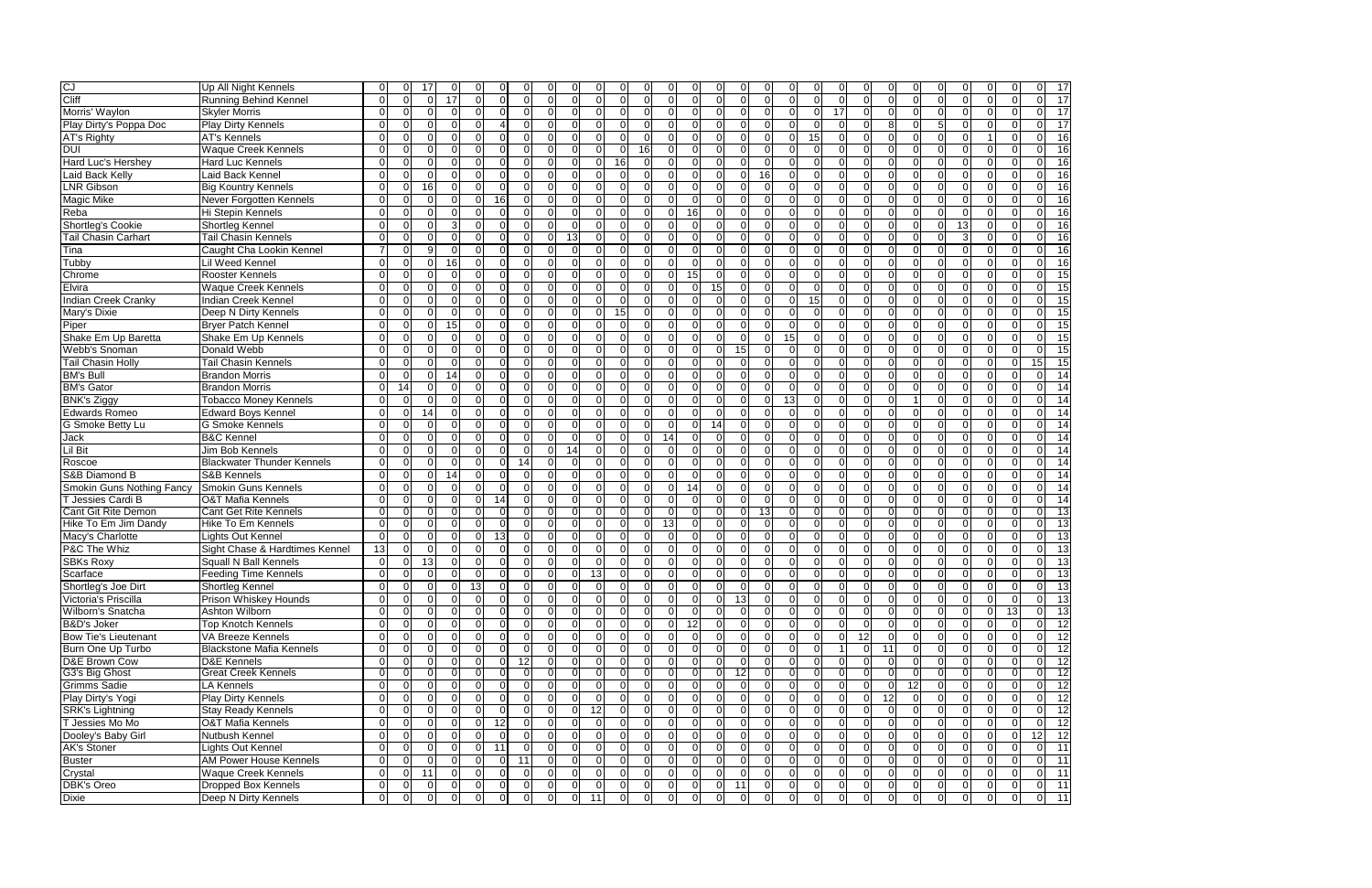| <b>Grab N Go Heater</b>   | <b>Grab N Go Kennels</b>       | $\Omega$       | $\Omega$<br>n                    |                | C              |    | $\Omega$       | 0              | $\Omega$       | $\Omega$       | O              |                |                | 11                   |                               |          |                                     | $\Omega$       |                | $\Omega$       |                | ΩI              |                |          | n              | $\Omega$       |                         |
|---------------------------|--------------------------------|----------------|----------------------------------|----------------|----------------|----|----------------|----------------|----------------|----------------|----------------|----------------|----------------|----------------------|-------------------------------|----------|-------------------------------------|----------------|----------------|----------------|----------------|-----------------|----------------|----------|----------------|----------------|-------------------------|
| Hard Luc Ruby Red         | Hard Luc Kennels               | $\Omega$       | $\overline{0}$<br>$\Omega$       | $\Omega$       | $\Omega$       |    | $\mathbf 0$    | $\Omega$       | $\Omega$       | $\Omega$       | $\Omega$       | $\Omega$       |                | $\Omega$             | $\Omega$<br>$\Omega$          |          | $\Omega$<br>$\Omega$                | $\Omega$       | $\Omega$       | $\Omega$       |                | $\Omega$        | $\Omega$       | $\Omega$ | $\Omega$       | 11             | $\Omega$                |
| Morris' Hennessey         | <b>Skyler Morris</b>           | $\Omega$       | 0<br>ΩI                          | $\Omega$       | $\Omega$       |    | $\mathbf 0$    | 0              | $\Omega$       | $\Omega$       | $\Omega$       | 0              |                | $\Omega$<br>$\Omega$ | 0                             |          | $\Omega$<br>$\overline{0}$          | $\overline{0}$ | $\mathbf 0$    | $\overline{0}$ | $\Omega$       | $\Omega$        | 11             | $\Omega$ | $\Omega$       | $\mathbf 0$    | $\Omega$                |
| No Slacking Phoenix       | <b>Grassy Creek Kennel</b>     | $\Omega$       | $\Omega$<br>ΩI                   | $\Omega$       | $\Omega$       |    | $\Omega$       | $\Omega$       | $\Omega$       | $\Omega$       | $\Omega$       | U              |                | C                    | $\Omega$<br>$\Omega$          |          | $\Omega$<br>$\Omega$                | $\Omega$       | $\Omega$       | $\overline{0}$ | $\Omega$       | $\Omega$        | $\Omega$       | $\Omega$ | $\Omega$       | $\Omega$       | 11                      |
| <b>Sweet Water Brandy</b> | <b>Sweet Water Kennels</b>     | $\Omega$       | $\Omega$<br>$\Omega$             | 11             | $\Omega$       |    | $\Omega$       | $\Omega$       | $\Omega$       | $\Omega$       | $\Omega$       | $\Omega$       | U              | $\Omega$             | $\Omega$<br>$\Omega$          |          | $\Omega$<br>$\Omega$                | $\Omega$       | $\Omega$       | $\overline{0}$ | $\Omega$       | $\Omega$        | $\Omega$       | $\Omega$ | $\Omega$       | $\Omega$       | $\Omega$                |
| <b>Whoman's Starter</b>   | <b>Whoman Kennels</b>          | $\mathbf{0}$   |                                  |                |                |    |                |                |                | n              |                |                |                |                      |                               |          |                                     | $\mathbf{0}$   |                | $\Omega$       |                | $\Omega$        |                |          |                |                |                         |
| <b>Blondie</b>            | Old School Kennels             | $\Omega$       | $\Omega$<br>n                    |                | .5             |    | $\Omega$       | $\Omega$       | $\Omega$       | $\Omega$       | 5              |                |                | $\Omega$             | U                             |          | $\Omega$<br>$\Omega$                | $\Omega$       | $\Omega$       | $\Omega$       |                | $\Omega$        |                | ∩        | C              | $\Omega$       |                         |
| <b>BM's Sweet Pea</b>     | <b>Brandon Morris</b>          | $\Omega$       | $\Omega$<br>ΩI                   |                | 10             |    | ∩              | $\Omega$       | $\Omega$       | $\Omega$       | U              |                |                |                      | U                             | n        | $\Omega$                            | $\Omega$       | $\Omega$       | $\Omega$       |                | $\Omega$        |                | ∩        | $\cap$         | $\Omega$       | ∩                       |
| <b>BNKs Ruby</b>          | <b>Tobacco Money Kennels</b>   | $\Omega$       | $\overline{0}$<br>ΩI             |                | $\Omega$       | 10 |                | $\overline{0}$ | $\Omega$       | $\Omega$       | $\Omega$       | n              |                |                      | 0<br>$\Omega$                 |          | $\Omega$<br>$\Omega$                | $\Omega$       | $\Omega$       | $\overline{0}$ |                | $\Omega$        |                | $\Omega$ | $\Omega$       | $\mathbf 0$    |                         |
| Catch Em HoBo             | Catch Em Kennels               | 3              | $\Omega$<br>$\Omega$             |                | $\Omega$       |    | $\Omega$       | $\Omega$       | $\Omega$       | $\Omega$       | $\Omega$       | U              |                | $\Omega$<br>C        | $\Omega$                      |          | $\Omega$<br>$\Omega$                | $\Omega$       | $\Omega$       | $\Omega$       |                | $\Omega$        |                | $\Omega$ | $\Omega$       | $\Omega$       |                         |
| Cedar Creeks 10           | <b>Cedar Creek Kennels</b>     | $\Omega$       | $\Omega$<br>ΩI                   | $\Omega$       | $\Omega$       |    | $\Omega$       | 0              | $\Omega$       | $\Omega$       | $\Omega$       | O              |                | $\Omega$             | 10<br>0                       |          | $\Omega$<br>$\Omega$                | $\Omega$       | 0              | $\Omega$       | U              | $\Omega$        |                | $\Omega$ | $\Omega$       | $\mathbf 0$    | $\Omega$                |
| Chief                     | <b>Alift Kennels</b>           | $\Omega$       | $\Omega$<br>$\Omega$             | $\Omega$       | $\Omega$       |    | $\Omega$       | $\Omega$       | $\Omega$       | $\Omega$       | $\Omega$       | $\Omega$       | U              | $\Omega$             | $\Omega$<br>$\Omega$          |          | $\Omega$<br>$\Omega$                | $\Omega$       | $\Omega$       | $\Omega$       | 10             | $\Omega$        | $\Omega$       | $\Omega$ | $\Omega$       | $\Omega$       | $\Omega$                |
| Deuce's Annie             | Double Deuce Kennels           | $\Omega$       | $\Omega$<br>$\Omega$             |                | $\Omega$       |    | $\Omega$       | 0              | $\Omega$       | $\Omega$       | $\Omega$       | $\Omega$       |                | $\Omega$             | $\Omega$                      |          | $\Omega$<br>$\Omega$                | $\Omega$       | $\Omega$       | 10             | U              | $\Omega$        |                | $\Omega$ | $\Omega$       | $\Omega$       |                         |
| Grimm's Champ             | Josh Grimm                     | $\Omega$       | $\Omega$<br>U                    |                | $\Omega$       |    | $\Omega$       | $\Omega$       | $\Omega$       | $\Omega$       | U              |                |                |                      | ∩<br>U                        |          | $\Omega$<br>$\Omega$                | 10             | $\Omega$       | $\Omega$       |                | $\Omega$        |                | $\Omega$ | $\cap$         | $\Omega$       | $\Omega$                |
| LCK's Kane                | Lucky Charm & T&T Kennels      | $\Omega$       | $\Omega$<br>n۱                   |                | $\Omega$       |    | $\Omega$       | $\Omega$       | $\Omega$       | $\Omega$       |                |                |                |                      | $\Omega$<br>U                 | U        | $\Omega$                            | $\Omega$       | $\Omega$       | $\Omega$       |                | 10 <sup>1</sup> |                | ∩        | $\cap$         | $\Omega$       | $\Omega$                |
| <b>LNR Diamond</b>        | <b>Big Kountry Kennels</b>     | $\Omega$       | $\Omega$<br>ΩI                   |                | $\Omega$       |    | $\Omega$       | $\Omega$       | 10             | $\Omega$       | $\Omega$       | n              |                |                      | $\Omega$<br>$\Omega$          |          | $\Omega$<br>$\Omega$                | $\Omega$       | $\Omega$       | $\Omega$       |                | $\Omega$        |                | $\Omega$ | $\Omega$       | $\Omega$       | $\Omega$                |
| Mako                      | <b>Str8 Rank Kennels</b>       | $\mathbf 0$    | $\overline{0}$<br>0              | ∩              | $\Omega$       |    | $\Omega$       | 10             | $\Omega$       | $\Omega$       | O              | o              |                |                      | 0                             |          | $\Omega$<br>$\Omega$                | $\overline{0}$ | $\Omega$       | $\overline{0}$ |                | $\Omega$        |                | $\Omega$ | $\Omega$       | $\Omega$       | $\Omega$                |
| <b>Powell's Costa</b>     | <b>Ridge Roar Kennels</b>      | $\Omega$       | $\Omega$<br>U                    |                | $\Omega$       |    | $\Omega$       | $\Omega$       | $\Omega$       | $\Omega$       | $\Omega$       |                |                | $\Omega$             | $\Omega$                      |          | $\Omega$<br>$\Omega$                | $\Omega$       | 10             | $\overline{0}$ |                | $\Omega$        |                | $\Omega$ | -C             | $\mathbf 0$    | $\Omega$                |
| <b>Steady Grind Guy</b>   | <b>Steady Grind Kennels</b>    | $\Omega$       | $\Omega$<br>$\Omega$             | $\Omega$       | $\Omega$       |    | $\Omega$       | $\Omega$       | $\Omega$       | $\Omega$       | $\Omega$       | $\Omega$       | $\Omega$       | $\Omega$             | $\Omega$<br>0                 |          | $\Omega$<br>$\Omega$                | $\Omega$       | $\mathbf 0$    | $\overline{0}$ | $\Omega$       | $\Omega$        | $\Omega$       | $\Omega$ | $\Omega$       | 10             | $\Omega$                |
| Steady Grind Lawman       | <b>Steady Grind Kennels</b>    | $\Omega$       | $\Omega$<br>$\Omega$             | $\Omega$       | $\Omega$       |    | $\Omega$       | $\Omega$       | $\Omega$       | $\Omega$       | $\Omega$       | $\Omega$       |                | $\Omega$             | $\Omega$                      |          | $\Omega$<br>$\Omega$                | $\Omega$       | $\Omega$       | $\Omega$       |                | $\Omega$        |                | $\Omega$ | $\Omega$       | $\Omega$       | $\overline{10}$         |
| <b>Taylor's Bullet</b>    | Junk Dog Mafia Kennel          | $\Omega$       | $\Omega$<br>ΩI                   |                | $\Omega$       |    | $\Omega$       | $\Omega$       | $\Omega$       | $\Omega$       | U              |                |                |                      | $\Omega$<br>O                 |          | $\Omega$<br>10                      | $\Omega$       | $\Omega$       | $\Omega$       |                | $\Omega$        |                | $\Omega$ | $\cap$         | $\Omega$       | $\Omega$                |
| Amber                     | <b>Yard Pack Kennels</b>       | $\Omega$       | $\Omega$<br>ΩI                   |                | $\Omega$       |    | $\Omega$       | $\Omega$       | $\Omega$       | $\Omega$       | U              |                |                |                      | $\Omega$<br>U                 |          | $\Omega$<br>$\Omega$                | $\Omega$       | 9              | $\Omega$       |                | $\Omega$        |                | ∩        | $\cap$         | $\Omega$       | $\Omega$                |
| Bentley                   | Old School Kennels             | $\Omega$       | $\Omega$<br>U                    |                | $\Omega$       |    | $\Omega$       | $\Omega$       | $\Omega$       | 9              | U              |                |                | $\Omega$             | U                             |          | $\Omega$<br>$\Omega$                | $\Omega$       | $\Omega$       | $\Omega$       |                | $\Omega$        |                | ∩        | $\cap$         | $\Omega$       |                         |
| Ch Clibornes Zeke         | <b>Cliborne Brother Kennel</b> | $\Omega$       | $\Omega$<br>n                    |                | $\Omega$       |    |                | $\Omega$       | g              | $\Omega$       |                |                |                |                      |                               | $\Omega$ | $\Omega$                            | $\Omega$       | $\Omega$       | $\Omega$       |                | $\Omega$        |                | ∩        | $\Omega$       | $\Omega$       |                         |
| Dooley's Cathy            | Nutbush Kennel                 | $\Omega$       | $\overline{O}$<br>U              | $\Omega$       | $\Omega$       |    | $\Omega$       | $\Omega$       | $\Omega$       | $\Omega$       | ΩI             |                |                |                      | 0<br>$\Omega$                 |          | $\Omega$<br>$\Omega$                | $\Omega$       | 0              | $\overline{0}$ |                | $\Omega$        |                | $\Omega$ | g              | $\mathbf 0$    | $\Omega$                |
| L&L Chilli                | <b>Outcast Mafia Kennels</b>   | $\Omega$       | $\Omega$<br>$\Omega$             | $\Omega$       | $\Omega$       |    | $\Omega$       | $\Omega$       | $\Omega$       | $\Omega$       | $\Omega$       | $\Omega$       |                | $\Omega$<br>$\Omega$ | $\Omega$                      |          | 9<br>$\Omega$                       | $\Omega$       | $\Omega$       | $\Omega$       | $\Omega$       | $\Omega$        | U              | $\Omega$ | $\Omega$       | $\Omega$       | $\Omega$                |
| Reedy Creeks Chief        | <b>Reedy Creek Kennels</b>     | $\Omega$       | $\Omega$<br>$\Omega$             | $\Omega$       | $\Omega$       |    | $\Omega$       | $\Omega$       | $\Omega$       | $\Omega$       | $\Omega$       | U              |                | C<br>$\Omega$        | O                             |          | $\Omega$<br>$\Omega$                | $\Omega$       | $\Omega$       | $\Omega$       | $\mathsf{Q}$   | $\Omega$        | $\Omega$       | $\Omega$ | $\Omega$       | $\Omega$       | $\Omega$                |
| Shady Oak Wilson          | Shady Oak Kennels              | $\Omega$       | $\Omega$<br>ΩI                   |                | $\Omega$       |    | $\Omega$       | 9              | $\Omega$       | $\Omega$       | U              | n              |                | $\Omega$             | O                             |          | $\Omega$<br>$\Omega$                | $\Omega$       | $\Omega$       | $\Omega$       | U              | $\Omega$        |                | $\Omega$ | $\Omega$       | $\Omega$       | $\Omega$                |
| <b>Sweet Water Frost</b>  | <b>Sweet Water Kennels</b>     | $\Omega$       | $\Omega$<br>ΩI                   | q              | $\Omega$       |    | $\Omega$       | $\Omega$       | $\Omega$       | $\Omega$       | U              |                |                | $\Omega$             | 0                             |          | $\Omega$<br>$\Omega$                | $\Omega$       | $\Omega$       | $\Omega$       |                | $\Omega$        |                | ∩        | $\Omega$       | $\Omega$       | $\Omega$                |
| Thelma                    | <b>Chasin Time Kennels</b>     | $\Omega$       | $\Omega$<br>$\Omega$             | ∩              | $\Omega$       |    | $\Omega$       | $\Omega$       | $\Omega$       | $\Omega$       | U              | $\Omega$       |                | Q                    | $\Omega$<br>$\Omega$          |          | $\Omega$<br>$\Omega$                | $\Omega$       | $\Omega$       | $\Omega$       | $\Omega$       | $\Omega$        |                | $\Omega$ | $\Omega$       | $\Omega$       | $\Omega$                |
| <b>BM's Penny</b>         | <b>Brandon Morris</b>          | $\Omega$       | $\overline{0}$<br>81             | $\Omega$       | $\Omega$       |    | 0              | $\overline{0}$ | $\Omega$       | $\Omega$       | $\Omega$       |                |                | -C                   | $\Omega$<br>0                 |          | $\Omega$<br>$\Omega$                | $\Omega$       | $\Omega$       | $\overline{0}$ |                | $\Omega$        | n              | $\Omega$ | $\Omega$       | $\Omega$       | $\Omega$                |
| <b>Bradford's Rock</b>    | Knee Deep Kennels              | $\Omega$       | $\overline{0}$<br>ΩI             | $\Omega$       | 8              |    | $\Omega$       | 0              | $\overline{0}$ | $\Omega$       | $\Omega$       | U              |                |                      | $\Omega$<br>0                 |          | $\Omega$<br>$\Omega$                | $\Omega$       | 0              | $\overline{0}$ | U              | $\Omega$        | ∩              | $\Omega$ | $\Omega$       | $\mathbf 0$    | $\Omega$                |
| <b>Britton's Boomer</b>   | Eastview 88 Kennels            | $\Omega$       | $\Omega$<br>$\Omega$             | <sup>n</sup>   | $\Omega$       |    | $\Omega$       | $\overline{0}$ | $\Omega$       | $\Omega$       | $\Omega$       | $\Omega$       |                | $\Omega$             | $\Omega$<br>$\Omega$          |          | $\Omega$<br>$\Omega$                | $\Omega$       | $\Omega$       | $\overline{0}$ | $\Omega$       | $\Omega$        | ∩              | $\Omega$ | $\Omega$       | $\Omega$       | 8                       |
| D&K's WB                  | Drew and Ky Kennels            | $\Omega$       | $\Omega$<br>$\Omega$             |                | $\Omega$       |    | $\Omega$       | $\Omega$       | $\Omega$       | $\Omega$       | $\Omega$       | U              |                | $\Omega$             | $\Omega$<br>$\Omega$          |          | $\Omega$<br>$\Omega$                | $\Omega$       | $\Omega$       | $\Omega$       |                | $\Omega$        |                | 8        | $\Omega$       | $\Omega$       | $\Omega$                |
| <b>Hale's Hammer</b>      | Hale Yea Kennels               | $\Omega$       | $\Omega$<br>$\Omega$             |                | $\Omega$       |    | $\Omega$       | $\Omega$       | $\Omega$       | $\Omega$       | $\Omega$       | U              |                |                      | 0                             | $\Omega$ | $\Omega$                            | $\Omega$       | $\Omega$       | $\Omega$       |                | $\Omega$        |                | $\Omega$ | $\Omega$       | $\Omega$       |                         |
| JLG's Miss B              | <b>Big G Kennels</b>           | $\Omega$       | $\Omega$<br>ΩI                   |                | $\Omega$       |    | ∩              | O              | $\Omega$       | $\Omega$       | U              |                |                |                      | $\Omega$<br>U                 |          | $\Omega$<br>$\Omega$                | $\Omega$       | $\Omega$       | $\Omega$       |                | $\Omega$        |                | ∩        | -C             | $\Omega$       | $\Omega$                |
| J's Stunna                | New Canton Mafia               | $\Omega$       | $\Omega$<br>ΩI                   |                | $\Omega$       |    | $\Omega$       | $\Omega$       | $\Omega$       | $\Omega$       | U              | $\Omega$       |                | $\Omega$<br>$\Omega$ | $\Omega$                      |          | $\Omega$<br>$\Omega$                | $\Omega$       | $\Omega$       | $\Omega$       | U              | $\Omega$        |                | $\Omega$ | $\cap$         | $\Omega$       | 2                       |
| Laid Back Karman          | Laid Back Kennel               | $\Omega$       | 8<br>ΩI                          | <sup>0</sup>   | $\Omega$       |    | 0              | <sup>O</sup>   | $\Omega$       | $\Omega$       | $\Omega$       | O              |                | $\Omega$<br>-C       | 0                             |          | $\Omega$<br>$\Omega$                | $\Omega$       | $\Omega$       | $\overline{0}$ |                | $\overline{0}$  |                | $\Omega$ | $\Omega$       | $\mathbf 0$    |                         |
| Old Times Gino            | <b>Old Times Kennel</b>        | $\Omega$       | $\Omega$<br>n                    | ∩              | $\Omega$       |    | $\Omega$       | 0              | $\Omega$       | $\Omega$       |                |                |                | 8                    | O                             | $\Omega$ | $\Omega$                            | $\Omega$       | $\Omega$       | $\overline{0}$ |                | $\Omega$        |                | $\Omega$ | $\Omega$       | $\mathbf 0$    |                         |
| <b>Rufus</b>              | <b>Waque Creek Kennels</b>     | $\Omega$       | $\overline{0}$<br>$\overline{0}$ |                | $\Omega$       |    |                | 0              |                | $\Omega$       | $\Omega$       | 0              |                |                      | 8<br>0                        |          | U<br>$\Omega$                       | $\Omega$       | 0              | $\overline{0}$ | $\Omega$       | $\Omega$        |                |          | O              | $\Omega$       |                         |
| Showtyme's Buttercup      | <b>Showtyme Kennels</b>        | $\overline{0}$ | 0 <br>01                         | $\overline{0}$ | $\overline{0}$ |    | $\overline{0}$ | $\overline{0}$ | $\overline{0}$ | $\overline{0}$ | $\overline{0}$ | $\overline{0}$ | $\overline{0}$ | $\overline{0}$       | $\overline{0}$<br>0           |          | $\overline{0}$<br>$\overline{0}$    | $\overline{0}$ | $\overline{0}$ | 8 <sup>1</sup> | ΟI             | $\overline{0}$  | $\overline{0}$ | 0I       | $\Omega$       | $\overline{0}$ | $\mathbf 0$             |
| <b>SRK's DC</b>           | <b>SRK Kennels</b>             | $\overline{0}$ | $\overline{0}$<br>$\overline{0}$ | $\Omega$       | $\Omega$       |    | $\Omega$       | $\overline{0}$ | $\overline{0}$ | $\overline{0}$ | $\Omega$       | $\Omega$       |                | $\Omega$             | $\Omega$<br>$\Omega$          |          | $\overline{\mathbf{8}}$<br>$\Omega$ | $\overline{0}$ | $\overline{0}$ | $\overline{0}$ | $\Omega$       | $\overline{0}$  |                | $\Omega$ | $\Omega$       | $\overline{0}$ | $\overline{0}$          |
| <b>CBA Red Hot</b>        | <b>CBA Kennels</b>             | $\overline{0}$ | $\overline{0}$<br>$\Omega$       | $\Omega$       | $\overline{0}$ |    | $\mathbf 0$    | $\overline{0}$ | $\overline{0}$ | $\overline{0}$ | $\overline{0}$ | $\Omega$       | ∩              | $\Omega$             | $\mathbf 0$<br>$\Omega$       |          | $\overline{0}$<br>$\overline{0}$    | $\overline{0}$ | $\overline{0}$ | 0              | $\Omega$       | $\overline{0}$  | $\Omega$       | $\Omega$ | $\Omega$       | $\overline{0}$ | $\mathbf 0$             |
| 1/4 Miles Rocky           | Skint Up Mafia Kennels         | $\overline{0}$ | $\overline{0}$<br>$\Omega$       | $\Omega$       | $\Omega$       |    | $\Omega$       | $\overline{0}$ | $\Omega$       | $\overline{0}$ | $\Omega$       | $\Omega$       |                | $\Omega$             | $\mathbf 0$<br>0              |          | $\overline{0}$<br>$\Omega$          | $\overline{0}$ | $\overline{0}$ | $\overline{7}$ | $\overline{0}$ | $\overline{0}$  |                | $\Omega$ | $\Omega$       | $\Omega$       | $\mathbf 0$             |
| Bull                      | <b>Bog Em Down Kennels</b>     | $\overline{0}$ | $\overline{0}$<br>ΟI             | $\Omega$       | 0              |    | 0              | $\overline{0}$ | $\overline{0}$ | $\overline{0}$ | 0              | 0              |                | $\Omega$             | $\Omega$<br>0                 |          | $\Omega$                            | $\overline{0}$ | $\mathbf 0$    | $\overline{0}$ |                | $\overline{0}$  |                | $\Omega$ | $\Omega$       | $\overline{0}$ | $\Omega$                |
| Chrome                    | Darbytown Kennels              | 0              | 0I<br>01                         | $\Omega$       | $\Omega$       |    | 0              | $\overline{0}$ | $\overline{0}$ | $\overline{0}$ |                | 0              |                | $\Omega$             | $\Omega$<br>0                 |          | 0<br>$\overline{0}$                 | $\overline{0}$ | $\mathbf 0$    | $\overline{0}$ |                | $\overline{0}$  |                | $\Omega$ | $\Omega$       | $\mathbf 0$    | $\mathbf 0$             |
| Deal's Macey              | <b>Striker Kennels</b>         | 0              | $\overline{0}$                   | $\Omega$       | $\Omega$       |    | $\Omega$       | $\overline{0}$ | $\Omega$       | $\overline{0}$ | $\Omega$       |                |                |                      | $\Omega$<br>0                 |          | $\Omega$<br>$\overline{0}$          | $\overline{0}$ | $\mathbf 0$    | $\overline{0}$ |                | ΟI              |                |          |                | $\mathbf 0$    | $\mathbf 0$             |
| Edwards Voo Doo           | <b>Edward Boys Kennel</b>      | $\Omega$       | $\overline{0}$<br>$\Omega$       |                | $\Omega$       |    | $\Omega$       | $\Omega$       | $\Omega$       | $\Omega$       | $\Omega$       | $\Omega$       | ∩              | $\Omega$             | $\Omega$<br>$\Omega$          |          | $\Omega$<br>$\Omega$                | $\Omega$       | $\overline{0}$ | $\overline{0}$ | $\Omega$       | $\Omega$        | $\Omega$       | $\Omega$ | $\Omega$       | $\Omega$       | $\overline{0}$          |
| EZ                        | <b>G Six Kennels</b>           | $\mathbf 0$    | ΟI                               | $\Omega$       | $\Omega$       |    | $\Omega$       | $\overline{0}$ | $\overline{0}$ | $\overline{0}$ | $\Omega$       | $\Omega$       |                |                      | $\Omega$                      |          | $\Omega$<br>$\overline{0}$          | $\overline{0}$ | $\mathbf{0}$   | $\overline{0}$ | $\Omega$       | ΟI              |                | $\Omega$ | $\Omega$       | $\Omega$       | $\Omega$                |
| <b>G Smoke Rowdy</b>      | <b>G Smoke Kennels</b>         | $\mathbf 0$    | 0I<br>ΩI                         | $\Omega$       | $\Omega$       |    | $\Omega$       | $\Omega$       | $\overline{0}$ | $\overline{0}$ | $\Omega$       |                |                |                      | $\Omega$<br>$\Omega$          |          | $\Omega$<br>$\Omega$                | $\overline{0}$ | $\Omega$       | ΟI             |                | ΟI              |                |          | $\Omega$       | $\Omega$       | $\mathbf 0$             |
| <b>Gator Time Rowdy</b>   | <b>Gator Time Kennels</b>      | $\mathbf 0$    | $\overline{0}$<br>01             |                | $\Omega$       |    | $\Omega$       | $\overline{0}$ | $\Omega$       | $\overline{0}$ | ΩI             |                |                |                      | $\Omega$<br>0                 |          | $\Omega$<br>$\Omega$                | $\overline{0}$ | $\overline{0}$ | $\overline{0}$ |                | ΟI              |                | $\Omega$ | $\Omega$       | $\Omega$       |                         |
| <b>Hollands Oreo</b>      | No Count Kennels               | $\overline{0}$ | $\overline{0}$<br>$\Omega$       | $\Omega$       | $\Omega$       |    |                | $\overline{0}$ | $\overline{0}$ | $\Omega$       | $\Omega$       | 0              |                | $\Omega$             | $\mathbf 0$<br>0              |          | $\overline{0}$<br>$\overline{0}$    | $\overline{0}$ | $\overline{0}$ | $\overline{0}$ |                | $\overline{0}$  | $\Omega$       | $\Omega$ | $\Omega$       | $\overline{0}$ | $\Omega$                |
| Law Dawgs Tickled Pink    | Junk Dog Mafia Kennel          | 0              | $\overline{0}$<br>01             | $\Omega$       | $\Omega$       |    | 0              |                | $\overline{0}$ | $\overline{0}$ | 0              | 0              |                | $\Omega$             | $\mathbf 0$<br>0              |          | 0<br>0I                             | $\overline{0}$ | $\mathbf 0$    | $\overline{0}$ | $\Omega$       | $\Omega$        |                | $\Omega$ | $\Omega$       | $\mathbf 0$    | $\mathbf 0$             |
| Pam                       | Old School Kennels             | $\overline{0}$ | $\overline{0}$<br>$\overline{0}$ | $\Omega$       | $\Omega$       |    | $\Omega$       | $\overline{0}$ |                | $\Omega$       | $\Omega$       | $\Omega$       |                | $\Omega$             | $\mathbf 0$<br>0              |          | $\overline{0}$<br>$\overline{0}$    | $\overline{0}$ | $\overline{0}$ | $\overline{0}$ | $\Omega$       | $\Omega$        |                | $\Omega$ | $\Omega$       | $\overline{0}$ | $\mathbf 0$             |
| Play Dirty's Cricket      | Play Dirty Kennels             | $\overline{0}$ | $\overline{0}$<br>$\overline{0}$ | $\Omega$       | $\Omega$       |    | $\Omega$       | $\overline{0}$ | $\overline{0}$ | $\Omega$       | $\Omega$       | $\Omega$       | $\Omega$       | $\Omega$             | $\mathbf 0$<br>$\overline{0}$ |          | $\Omega$<br>$\Omega$                | $\overline{0}$ | $\overline{0}$ | $\overline{0}$ | $\Omega$       | $\Omega$        | $\Omega$       | $\Omega$ | $\overline{2}$ | $\overline{0}$ | $\overline{5}$          |
| Smith's Traveler          | Dallas Walker Kennels          | $\overline{0}$ | 0 <br>0I                         | $\overline{0}$ | $\overline{0}$ |    | $\overline{0}$ | $\overline{0}$ | $\overline{0}$ | $\overline{0}$ | <sup>0</sup>   | $\overline{0}$ | $\Omega$       | 7                    | $\mathbf 0$<br>$\overline{0}$ |          | $\overline{0}$<br>$\overline{0}$    | $\overline{0}$ | $\overline{0}$ | 0              | $\overline{0}$ | $\overline{0}$  | $\Omega$       | $\Omega$ | $\overline{0}$ | $\overline{0}$ | $\overline{\mathbf{0}}$ |
| <b>SVK's Black Cherry</b> | <b>Stauton View Kennels</b>    | $\overline{0}$ | $\overline{0}$<br>$\Omega$       | $\Omega$       |                |    | $\Omega$       | $\Omega$       | $\Omega$       | $\Omega$       | $\Omega$       |                |                |                      | $\Omega$<br>$\Omega$          |          | $\Omega$<br>$\Omega$                | $\overline{0}$ | $\Omega$       | $\Omega$       |                | $\Omega$        | $\Omega$       | $\Omega$ | $\Omega$       | $\overline{0}$ | $\overline{0}$          |

| 0                   | 0                   | 1<br>1                                    |
|---------------------|---------------------|-------------------------------------------|
| $\overline{0}$      | $\overline{0}$      | $\overline{1}$<br>1                       |
| 0                   | 0                   | 1<br>1                                    |
| 1<br>1              | ō                   | $\overline{1}$<br>1                       |
| $\overline{0}$      | 0                   | $\overline{1}$<br>$\overline{\mathbf{1}}$ |
| 0                   | Ō                   | 1<br>1                                    |
| 0                   | 0                   | $\overline{10}$                           |
| 0                   | 0                   | $\overline{1}$<br>0                       |
| $\overline{0}$      | $\overline{0}$      | $\overline{1}$<br>$\overline{0}$          |
| 0                   | ō                   | $\overline{1}0$                           |
| ō                   | ō                   | $\overline{10}$                           |
| 0                   | $\mathbf{0}$        | 1<br>0                                    |
| $\overline{0}$      | $\overline{0}$      | $\overline{\mathbf{1}}$<br>$\overline{0}$ |
| 0                   | ō                   | $\overline{\mathbf{1}}$<br>$\overline{0}$ |
| 0                   | 0                   | 1<br>$\mathbf 0$                          |
| $\overline{0}$      | $\overline{0}$      | $\overline{10}$                           |
| 0                   | 0                   | $\overline{1}0$                           |
| 0                   | 0                   | $\overline{1}0$                           |
| 0                   | 0                   | $\overline{1}0$                           |
| 1<br>ō              | $\overline{0}$      | 1<br>$\overline{0}$                       |
| ō                   | ō                   | 1<br>$\overline{0}$                       |
| $\overline{0}$      | $\overline{0}$      | 9                                         |
| $\overline{0}$      | 0                   | 9                                         |
| 0                   | 0                   | g                                         |
| 0                   | 0                   | $\overline{9}$                            |
| ō                   | $\overline{0}$      | 9                                         |
| 0                   | 0                   | 9                                         |
| 0                   | 0                   | Ś<br>ϡ                                    |
| ō                   | ō                   | g                                         |
| 0                   | 0                   | 9                                         |
| ō                   | $\overline{0}$      | 8                                         |
| 0                   | 0                   | 8                                         |
| 8                   | 0                   | 8                                         |
| 0                   | 0                   | 8                                         |
| 0                   | 0                   | ξ<br>3                                    |
| 0                   | 0                   | 8                                         |
| $\overline{2}$      | 6                   | 8                                         |
| $\overline{0}$      | ō                   | $\overline{\mathbf{8}}$                   |
| 0                   | $\overline{0}$      | 8                                         |
| 0                   | 0                   | $\overline{8}$                            |
| 0                   | 0                   | 8<br>8                                    |
| 0                   | 0                   |                                           |
| 0                   | 8                   | 8                                         |
| 0<br>$\overline{0}$ | 0<br>$\overline{0}$ | 7<br>7                                    |
| 0                   | 0                   | 7                                         |
| $\overline{0}$      | $\overline{0}$      | 7                                         |
|                     |                     |                                           |
| 0<br>0              | 0<br>0              | $\overline{7}$<br>$\overline{7}$          |
| $\overline{0}$      | 0                   | 7                                         |
| 7                   | 0                   | 7                                         |
| 0                   | 0                   |                                           |
| 0                   | 0                   | $\overline{\prime}$<br>7                  |
| 0                   | $\overline{0}$      | 7                                         |
| 5                   | 0                   | 7                                         |
| 0                   | 0                   | 7                                         |
| 0                   | 0                   | 1                                         |
|                     |                     |                                           |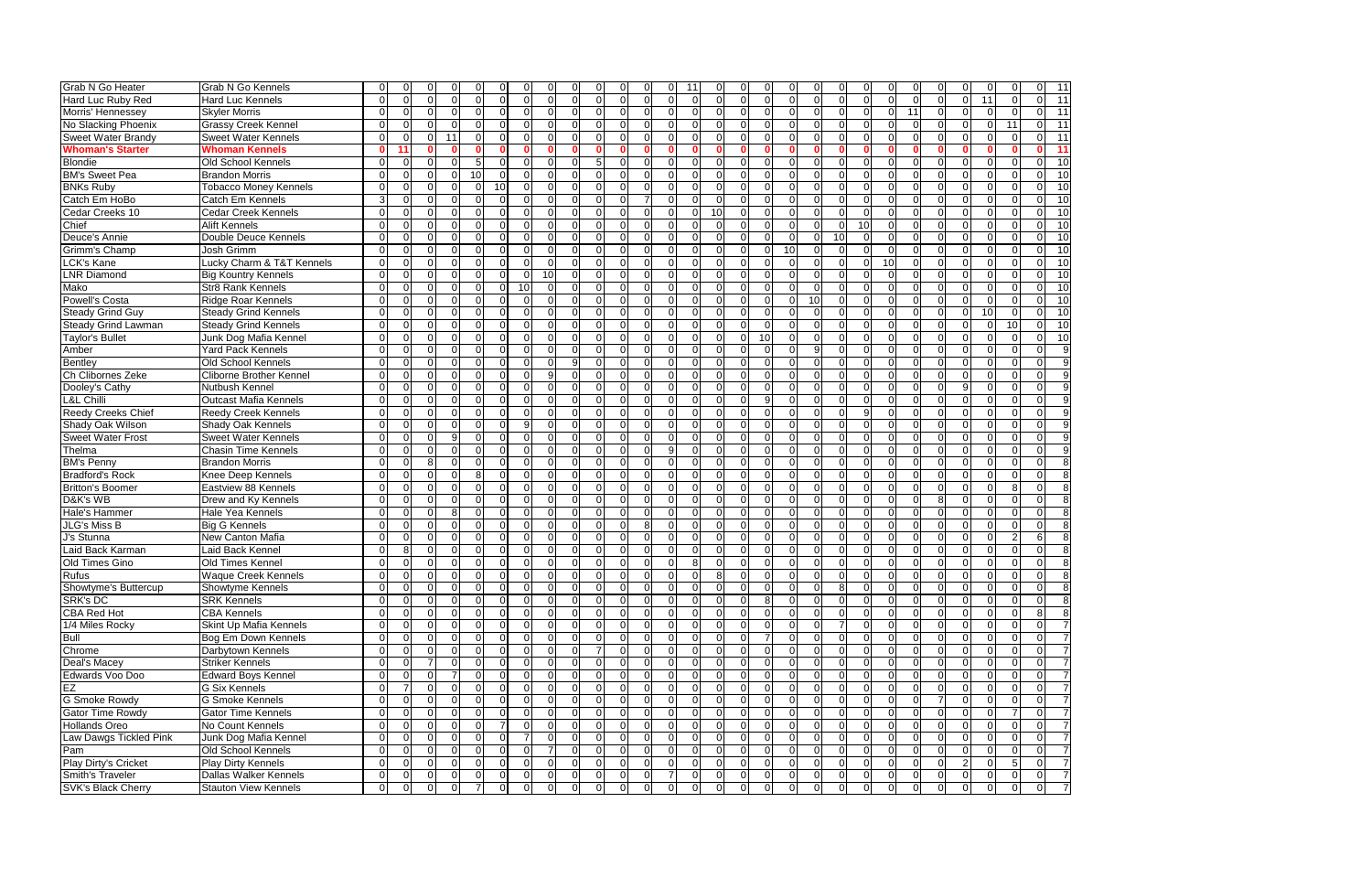| Dust Til Dawn Bad Eye       | Dust Til Dawn Kennels          | $\Omega$<br>$\Omega$             |                |                                  |          | $\Omega$<br>$\Omega$             | 0              | $\Omega$<br>0                                      |                            | ∩                          |                                  | 0              | $\Omega$<br>$\Omega$             | 0                                | O                                | $\Omega$                 |                |
|-----------------------------|--------------------------------|----------------------------------|----------------|----------------------------------|----------|----------------------------------|----------------|----------------------------------------------------|----------------------------|----------------------------|----------------------------------|----------------|----------------------------------|----------------------------------|----------------------------------|--------------------------|----------------|
| Bow Tie's Razer             | VA Breeze Kennels              | $\Omega$<br>$\Omega$             | $\Omega$       | U                                | $\Omega$ | $\Omega$<br>$\Omega$             | $\Omega$       | $\Omega$<br>$\Omega$<br>$\Omega$                   | ΩI<br>$\Omega$             | $\Omega$<br>$\Omega$       | $\Omega$                         | $\overline{0}$ | $\Omega$<br>$\Omega$             | 6<br>$\Omega$                    | $\Omega$<br>$\Omega$             | $\Omega$<br>$\Omega$     |                |
| Ch Big House Stroker        | <b>Big House Kennels</b>       | $\Omega$<br>$\Omega$             | 6              | 0<br>∩                           | $\Omega$ | $\Omega$<br>$\overline{0}$       | $\Omega$       | $\Omega$<br>$\Omega$<br>$\Omega$                   | $\Omega$<br>O              | $\Omega$<br>$\Omega$       | $\Omega$                         | 0              | $\overline{0}$<br>0              | $\Omega$<br>$\Omega$             | $\Omega$<br>$\Omega$             | $\Omega$                 |                |
| D&E Rowdy                   | <b>D&amp;E Kennels</b>         | $\Omega$<br>$\Omega$             | $\Omega$       | $\Omega$<br>∩                    | $\Omega$ | $\Omega$<br>$\Omega$             | $\Omega$       | $\Omega$<br>$\Omega$<br>$\Omega$                   | O<br>$\Omega$              | $\Omega$<br>$\Omega$       | $\Omega$                         | 0              | $\Omega$<br>$\Omega$             | $\Omega$<br>$\Omega$             | 6<br>$\Omega$                    | $\Omega$<br>$\Omega$     |                |
| Goldy                       | Leanin Tree Kennels            | $\Omega$<br>$\Omega$             | $\Omega$       | $\Omega$<br>∩                    | $\Omega$ | $\Omega$<br>$\Omega$             | $\Omega$       | 6<br>$\Omega$<br>$\Omega$                          | $\Omega$<br>$\Omega$       | $\Omega$<br>$\Omega$       | $\Omega$                         | $\mathbf 0$    | $\Omega$<br>$\Omega$             | $\Omega$<br>$\Omega$             | $\Omega$<br>$\Omega$             | $\Omega$<br>$\Omega$     |                |
| Haley's Daisy               | Flap Jack Kennels              | $\Omega$<br>$\Omega$             | $\Omega$       | U                                | 6        | $\Omega$<br>$\Omega$             | $\Omega$       | $\Omega$<br>$\Omega$                               | U<br>U                     | $\Omega$<br>$\Omega$       | $\Omega$                         | $\Omega$       | $\Omega$<br>$\Omega$             | $\Omega$                         | $\Omega$<br>$\Omega$             | $\Omega$                 |                |
| <b>Havens Bandit</b>        | <b>Haven Kennels</b>           | $\Omega$<br>$\Omega$             | $\Omega$       |                                  | $\Omega$ | $\Omega$<br>6                    | $\Omega$       | $\Omega$<br>$\Omega$<br>$\cap$                     | U<br>∩                     | $\Omega$<br>$\Omega$       | $\Omega$                         | $\Omega$       | $\Omega$<br>$\Omega$             | $\Omega$<br>∩                    | $\Omega$<br>$\Omega$             | $\Omega$                 |                |
| Jack Em Up Sugar Ray        | Jack Em Up Kennel              | 6<br>$\Omega$                    | ∩              |                                  |          | $\Omega$<br>$\Omega$             | $\Omega$       | $\Omega$<br>$\Omega$                               | U<br>n                     | ΩI<br>∩                    | ∩                                | $\Omega$       | $\Omega$<br>$\Omega$             | $\Omega$                         | 0<br>$\Omega$                    | $\Omega$<br>O            |                |
| Law Dawgs Cowboy            | Junk Dog Mafia Kennel          | $\Omega$<br>$\Omega$             | 0              |                                  | $\Omega$ | $\Omega$<br>$\Omega$             | $\Omega$       | $\Omega$<br>$\Omega$                               | 6<br>O                     | $\Omega$<br>$\Omega$       | $\mathbf 0$                      | $\mathbf 0$    | $\Omega$<br>0                    | $\Omega$<br>$\Omega$             | $\Omega$<br>$\Omega$             | $\Omega$                 |                |
| LBK's Dixie                 | Long Branch Kennels            | $\Omega$<br>$\Omega$             | $\Omega$       | U                                | $\Omega$ | $\Omega$<br>$\Omega$             | $\Omega$       | $\Omega$<br>$\Omega$<br>$\Omega$                   | $\Omega$<br>U              | $\Omega$<br>$\Omega$       | $\Omega$                         | 6              | 0<br>$\Omega$                    | $\Omega$<br>$\Omega$             | $\Omega$<br>$\Omega$             | $\Omega$                 |                |
| Queenie                     | Hard Luc Kennels               | $\Omega$<br>$\Omega$             | $\Omega$       | 6<br>n                           | $\Omega$ | $\Omega$<br>$\Omega$             | 0              | $\Omega$<br>$\Omega$<br>$\Omega$                   | O<br>U                     | $\Omega$<br>$\Omega$       | 0                                | 0              | $\Omega$<br>0                    | $\Omega$<br>O                    | $\Omega$<br>$\Omega$             | $\Omega$<br>$\Omega$     |                |
| Smoke                       | <b>Yard Pack Kennels</b>       | $\Omega$<br>$\Omega$             | $\Omega$       | $\Omega$<br>∩                    | $\Omega$ | $\Omega$<br>$\Omega$             | $\Omega$       | $\Omega$<br>$\Omega$<br>$\Omega$                   | 6<br>$\Omega$              | $\Omega$<br>$\Omega$       | $\Omega$                         | $\mathbf 0$    | $\Omega$<br>$\Omega$             | $\Omega$<br>∩                    | $\Omega$<br>$\Omega$             | $\Omega$<br>$\Omega$     |                |
| <b>Stella Rose</b>          | Lakey Boyz Kennel              | $\Omega$<br>$\Omega$             | $\Omega$       | U                                | $\Omega$ | $\Omega$<br>$\Omega$             | $\Omega$       | $\Omega$<br>$\Omega$<br>$\Omega$                   | U<br>U                     | $\Omega$<br>$\Omega$       | $\Omega$                         | $\Omega$       | $\Omega$<br>6                    | $\Omega$                         | $\Omega$<br>$\Omega$             | $\Omega$                 |                |
| Yee Haw's Faith             | Eastview 88 Kennels            | 6<br>$\Omega$                    | $\Omega$       |                                  | $\Omega$ | $\Omega$<br>$\Omega$             | $\Omega$       | $\Omega$<br>$\Omega$                               | U<br>U                     | $\Omega$<br>$\Omega$       | $\Omega$                         | $\Omega$       | $\Omega$<br>$\Omega$             | $\Omega$<br>0                    | $\Omega$<br>$\Omega$             | $\Omega$                 |                |
| <b>BGKs Pretty Girl</b>     | <b>Bustin Gutz Kennel</b>      | $\Omega$<br>$\Omega$             | $\Omega$       |                                  |          | $\Omega$<br>$\Omega$             | $\Omega$       | $\Omega$<br>$\Omega$                               |                            | ΩI<br>∩                    | ∩                                | $\Omega$       | $5\overline{)}$<br>$\Omega$      | 0                                | 0<br>$\Omega$                    | $\Omega$<br>U            |                |
| Ch Old School Angel         | Old School Kennels             | $\Omega$<br>$\Omega$             | $\Omega$       |                                  | $\Omega$ | $\Omega$<br>$\Omega$             | $\Omega$       | 5<br>$\Omega$                                      | $\Omega$<br>U              | $\Omega$<br>$\Omega$       | $\Omega$                         | $\mathbf 0$    | $\Omega$<br>$\Omega$             | $\Omega$<br>$\Omega$             | $\Omega$<br>$\Omega$             | $\Omega$<br>$\Omega$     |                |
| Cuz's Sho Bo                | <b>Cuz Kennels</b>             | 5<br>$\mathbf 0$                 | $\Omega$       |                                  | $\Omega$ | $\Omega$<br>$\Omega$             | $\Omega$       | $\Omega$<br>$\Omega$                               | $\Omega$<br>U              | $\Omega$<br>$\Omega$       | $\mathbf 0$                      | 0              | $\Omega$<br>0                    | $\Omega$                         | $\Omega$<br>$\Omega$             | $\Omega$                 |                |
| Dusk Til Dawn Leather       | Dusk Til Dawn Kennels          | $\Omega$<br>$\Omega$             | $\Omega$       | U<br>∩                           | $\Omega$ | $\Omega$<br>$\Omega$             | $\Omega$       | $\Omega$<br>$\Omega$<br>$\Omega$                   | $\Omega$<br>U              | $\Omega$<br>$\Omega$       | $\Omega$                         | $\mathbf 0$    | $\Omega$<br>$\Omega$             | $\Omega$                         | $\Omega$<br>$\Omega$             | $\Omega$                 |                |
| Fireball                    | <b>Colby Anderson</b>          | $\Omega$<br>$\Omega$             | $\Omega$       | $\Omega$<br>$\Omega$             | 5        | $\Omega$<br>$\Omega$             | $\Omega$       | $\Omega$<br>$\Omega$<br>$\Omega$                   | $\Omega$<br>$\Omega$       | $\Omega$<br>$\Omega$       | $\Omega$                         | $\mathbf 0$    | $\Omega$<br>$\Omega$             | $\Omega$<br>$\Omega$             | $\Omega$<br>$\Omega$             | $\Omega$<br>$\Omega$     |                |
|                             |                                | $\Omega$<br>$\Omega$             | $\Omega$       | U                                | $\Omega$ | 5<br>$\Omega$                    | $\Omega$       | $\Omega$<br>$\Omega$<br>$\Omega$                   | U<br>$\Omega$              | $\Omega$<br>$\Omega$       | $\Omega$                         | $\Omega$       | $\Omega$<br>$\Omega$             | $\Omega$<br>$\Omega$             | $\Omega$<br>$\Omega$             | $\Omega$                 |                |
| <b>Hammers High Falutin</b> | Jenks N You Kennels            | $\Omega$<br>$\Omega$             | $\Omega$       |                                  | $\Omega$ | $\Omega$<br>$\Omega$             | $\Omega$       | $\Omega$<br>$\Omega$                               | U<br>U                     | $\Omega$                   | $\Omega$                         |                | $\Omega$<br>$\Omega$             | $\Omega$                         | $\Omega$                         | $\Omega$                 |                |
| <b>JML's Dozer</b>          | Zach Lindsay                   |                                  |                |                                  |          | 5                                |                | $\Omega$                                           | U<br>n                     | ΩI                         |                                  | $\Omega$       |                                  | 0<br>U                           | $\Omega$                         |                          |                |
| <b>MSK's Mickey</b>         | 138 Mafia Kennel               | $\Omega$<br>$\Omega$<br>$\Omega$ | $\Omega$       |                                  | ∩        | $\Omega$<br>$\Omega$             | 0              | $\Omega$<br>$\Omega$                               | U<br>U                     | ∩<br>$\Omega$<br>$\Omega$  | $\Omega$                         | $\Omega$       | $\Omega$<br>$\Omega$             | 0<br>$\Omega$                    | 0<br>O                           | $\Omega$<br><sup>0</sup> |                |
| Penelope                    | Old School Kennels             | $\Omega$                         | $\Omega$       |                                  |          | $\Omega$                         | $\Omega$       | $\Omega$                                           | U                          |                            | $\Omega$                         | 0              | $\Omega$<br>$\Omega$             | $\Omega$                         | 5<br>$\Omega$                    | $\Omega$                 |                |
| Rockin A's Scarlet          | <b>Alert Mafia Kennels</b>     | $\Omega$<br>$\Omega$             | $\Omega$       |                                  |          | $\Omega$<br>$\Omega$             | $\Omega$       | $\Omega$<br>$\Omega$                               | U                          | $\Omega$                   | 5                                | $\Omega$       | $\Omega$<br>$\Omega$             | $\Omega$                         | $\Omega$<br>$\Omega$             | $\Omega$                 |                |
| Ruby                        | <b>Hike N Holler Kennels</b>   | $\Omega$<br>$\Omega$             | $\Omega$       |                                  | $\Omega$ | $\Omega$<br>$\Omega$             | $\Omega$       | 5<br>$\Omega$<br>$\Omega$                          | $\Omega$<br>U              | $\Omega$<br>$\Omega$       | $\Omega$                         | $\mathbf 0$    | $\Omega$<br>$\Omega$             | $\Omega$<br>$\Omega$             | $\Omega$<br>$\Omega$             | $\Omega$                 |                |
| <b>Tail Chasin Bullet</b>   | <b>Tail Chasin Kennels</b>     | $\Omega$<br>$\Omega$             | $\Omega$       | $\Omega$<br>U                    | $\Omega$ | $\Omega$<br>$\Omega$             | $\Omega$       | $\Omega$<br>$\Omega$<br>$\Omega$                   | $\Omega$<br>$\Omega$       | $\Omega$<br>$\Omega$       | $\Omega$                         | $\Omega$       | $\Omega$<br>$\Omega$             | $\Omega$<br>∩                    | $\Omega$<br>$\Omega$             | 5<br>$\Omega$            |                |
| Austin's CoCo               | <b>Hike N Holler Kennels</b>   | $\Omega$<br>$\Omega$             | $\mathbf 0$    | U<br>∩                           | $\Omega$ | $\Omega$<br>$\Lambda$            | $\Omega$       | $\Omega$<br>$\Omega$<br>$\Omega$                   | U<br>U                     | $\Omega$<br>$\Omega$       | $\Omega$                         | 0              | $\Omega$<br>$\Omega$             | $\Omega$<br>$\Omega$             | $\Omega$<br>$\Omega$             | $\Omega$<br>$\Omega$     |                |
| <b>Austins Midnight</b>     | <b>Hike N Holler Kennels</b>   | $\Omega$<br>$\Omega$             | $\Omega$       | U                                | $\Omega$ | $\Omega$<br>$\Omega$             | $\Omega$       | $\Omega$<br>$\Omega$<br>$\Omega$                   | U<br>U                     | $\Omega$<br>$\Omega$       | $\Omega$                         | $\Omega$       | $\Omega$<br>$\Omega$             | $\Omega$<br>$\overline{2}$       | $\Omega$<br>$\Omega$             | $\Omega$                 |                |
| Cedar Lane Red Man          | Cry N Fox Kennels              | $\Omega$<br>$\Omega$             | Δ              |                                  | ∩        | $\Omega$<br>$\Omega$             | $\Omega$       | $\Omega$<br>$\Omega$                               | U<br>n                     | ΩI<br>∩                    | $\Omega$                         | $\Omega$       | $\Omega$<br>$\Omega$             | $\Omega$<br>$\Omega$             | $\Omega$<br>$\Omega$             | $\Omega$<br>$\Omega$     |                |
| Chase                       | Zac Holland                    | $\Omega$<br>$\Omega$             | $\Omega$       | $\Omega$                         | $\Omega$ | $\Omega$<br>$\Omega$             | $\Omega$       | $\Omega$<br>$\Omega$<br>$\Omega$                   | O<br>ΩI                    | $\Omega$<br>$\Omega$       | $\Omega$                         | 0              | $\Omega$<br>4                    | $\Omega$<br>$\Omega$             | $\Omega$<br>$\Omega$             | $\Omega$<br>$\Omega$     |                |
| Graveyards Joe              | Graveyard/Byrd Mill Kennels    | $\Omega$<br>0                    | 0              |                                  | $\Omega$ | $\Omega$<br>$\overline{0}$       | $\Omega$       | $\Omega$<br>$\Omega$<br>$\Omega$                   | U<br>ΩI                    | $\Omega$<br>$\Omega$       | 0                                | $\overline{0}$ | $\Omega$<br>$\Omega$             | $\Omega$<br>$\Omega$             | $\Omega$<br>0                    | $\Omega$<br>Δ            |                |
| Hale's Loot                 | Hale Yea Kennels               | $\Omega$<br>$\Omega$             | $\Omega$       | $\Omega$<br>$\Omega$             | $\Omega$ | $\Omega$<br>$\Omega$             | $\Omega$       | $\Omega$<br>$\Omega$<br>$\Omega$                   | $\Omega$<br>U              | $\Omega$<br>$\Omega$       | $\boldsymbol{\Lambda}$           | $\mathbf 0$    | $\Omega$<br>0                    | $\Omega$<br>$\Omega$             | $\Omega$<br>$\Omega$             | $\Omega$<br>$\Omega$     |                |
| <b>Huckstep Rowdy</b>       | Huck Step Kennel               | $\Omega$<br>$\Omega$             | $\Omega$       | $\Omega$<br>∩                    | $\Omega$ | $\Omega$<br>$\Omega$             | $\Omega$       | $\Omega$<br>$\Omega$<br>$\Omega$                   | $\Omega$                   | $\Omega$<br>$\Omega$       | $\Omega$                         | $\mathbf 0$    | $\Omega$<br>$\Omega$             | $\Omega$                         | $\Omega$<br>$\Omega$             | $\Omega$<br>$\Omega$     |                |
| JDM's Johnny                | Junk Dog Mafia Kennel          | $\Omega$<br>$\Omega$             | $\Omega$       | $\Omega$<br>∩                    | $\Omega$ | $\Omega$<br>$\Omega$             | $\Omega$       | $\Omega$<br>$\Omega$<br>$\boldsymbol{\varDelta}$   | $\Omega$<br>$\Omega$       | $\Omega$<br>$\Omega$       | $\Omega$                         | $\mathbf 0$    | $\Omega$<br>$\Omega$             | $\Omega$<br>$\Omega$             | $\Omega$<br>$\Omega$             | $\Omega$<br>$\Omega$     |                |
| <b>LNR Mako</b>             | <b>Big Kountry Kennels</b>     | $\Omega$<br>$\Omega$             | $\Omega$       |                                  |          | $\Omega$<br>$\Omega$             | $\Omega$       | $\Omega$<br>$\Omega$                               | U<br>U                     | $\Omega$<br>$\Omega$       | $\Omega$                         | $\Omega$       | $\Omega$<br>$\Omega$             | 0                                | $\Omega$<br>$\Omega$             | $\Omega$                 |                |
| <b>P&amp;C Peaches</b>      | Sight Chase & Hardtimes Kennel | $\Omega$<br>4                    | $\Omega$       |                                  | ∩        | $\Omega$<br>$\Omega$             | $\Omega$       | $\Omega$<br>$\Omega$                               | ΩI<br>U                    | $\Omega$<br>$\Omega$       | $\Omega$                         | $\Omega$       | $\Omega$<br>$\Omega$             | $\Omega$<br>$\Omega$             | $\Omega$<br>0                    | $\Omega$<br><sup>0</sup> |                |
| Rockin A's Georgia          | Rockin A Kennels               | $\Omega$<br>$\Omega$             | $\Omega$       | $\Omega$<br>U                    | $\Omega$ | $\Omega$<br>$\Omega$             | $\Omega$       | $\Omega$<br>$\Omega$<br>$\Omega$                   | O<br>$\Omega$              | $\Omega$<br>$\Omega$       | $\Omega$                         | 0              | $\overline{0}$<br>$\Omega$       | $\Omega$                         | $\Omega$<br>$\Omega$             | $\Omega$                 |                |
| <b>S&amp;B Catcus Jack</b>  | S&B Kennels                    | $\Omega$<br>$\Omega$             | $\Omega$       |                                  | ∩        | $\Omega$<br>$\Omega$             | 0              | $\Omega$<br>$\Omega$                               | U<br>U                     | $\Omega$<br>$\Omega$       | 0                                | $\overline{0}$ | $\Omega$<br>0                    | $\Omega$<br>$\Omega$             | $\Omega$<br>0                    | $\Omega$                 |                |
| Shore's Grace               | Miller and Shore Inc           | $\Omega$<br>$\Omega$             |                |                                  | $\Omega$ | $\mathbf 0$<br>$\overline{0}$    | 0              | $\Omega$<br>0                                      | n                          | $\Omega$<br>$\Omega$       | $\Omega$                         | 0              | $\Omega$<br>0                    | $\Omega$<br>0                    | $\Omega$<br>$\Omega$             | $\Omega$                 |                |
| Slim                        | Hyman's Boys & Power House     | $\Omega$<br>0                    | $\mathbf 0$    | $\Omega$                         |          | $\Omega$<br>$\Omega$             |                | $\Omega$<br>$\Omega$                               | O<br>$\Omega$              | $\Omega$<br>$\Omega$       | $\Omega$                         | 0              | $\overline{0}$<br>0              | 0                                | $\Omega$<br>$\mathbf 0$          | $\mathbf 0$              |                |
| T&W's Cash                  | Turn Em Loose Kennels          | 01<br>$\overline{0}$             | $\overline{0}$ | $\overline{0}$<br>$\overline{0}$ | ΟI       | $\overline{0}$<br>$\overline{0}$ | $\overline{0}$ | $\overline{0}$<br>$\overline{0}$<br>$\overline{0}$ | 01<br>$\Omega$             | 41                         | 0<br>$\overline{0}$              | 0              | $\overline{0}$<br>$\overline{0}$ | $\overline{0}$<br>$\overline{0}$ | $\overline{0}$<br>$\overline{0}$ | $\overline{0}$<br>0      |                |
| Whoman's Ronnie J           | <b>Whoman Kennels</b>          | $\overline{4}$<br>$\overline{0}$ | $\overline{0}$ | $\Omega$<br>$\Omega$             | $\Omega$ | $\overline{0}$<br>$\Omega$       | $\overline{0}$ | $\overline{0}$<br>$\overline{0}$<br>$\Omega$       | ΩI<br>$\Omega$             | $\Omega$                   | $\Omega$<br>$\Omega$             | $\overline{0}$ | $\overline{0}$<br>$\mathbf 0$    | $\overline{0}$<br>$\overline{0}$ | $\overline{0}$<br>$\overline{0}$ | $\Omega$                 | $\overline{0}$ |
| Lee Lake Kathy              | Lee Lake Kennels               | $\overline{0}$<br>$\overline{0}$ | $\overline{0}$ | $\Omega$<br>$\Omega$             | $\Omega$ | $\mathbf 0$<br>$\Omega$          | $\Omega$       | <sup>0</sup><br>$\overline{0}$<br>$\Omega$         | ΩI<br>ΩI                   | $\overline{0}$<br>$\Omega$ | $\mathbf 0$                      | $\overline{0}$ | $\overline{0}$<br>$\overline{0}$ | $\overline{0}$<br>$\overline{0}$ | $\overline{0}$<br>$\overline{0}$ | $\overline{0}$           | $\overline{0}$ |
| Bottom End Jolene           | Bottom End Kennels             | $\Omega$<br>$\overline{0}$       | $\overline{0}$ | $\Omega$                         | $\Omega$ | $\Omega$<br>$\Omega$             | $\Omega$       | $\overline{0}$<br>$\Omega$<br>$\Omega$             | 3<br>O                     | ΩI<br>$\Omega$             | $\Omega$                         | $\overline{0}$ | $\overline{0}$<br>$\overline{0}$ | $\overline{0}$<br>$\Omega$       | $\Omega$<br>$\overline{0}$       | $\overline{0}$           | $\overline{0}$ |
| Copeland Road Knox          | Copeland Road Kennels          | $\overline{0}$<br>$\overline{0}$ | $\overline{0}$ |                                  |          | $\Omega$<br>$\overline{0}$       | 0              | $\Omega$<br>$\Omega$<br>$\Omega$                   | $\Omega$<br>ΩI             | $\Omega$<br>$\Omega$       | 0                                | 0              | $\overline{0}$<br>$\Omega$       | $\Omega$<br>$\Omega$             | $\overline{0}$<br><sup>0</sup>   | $\overline{0}$           | 0              |
| Drop Top                    | Bog Em Down Kennels            | 01<br>0                          | 0              |                                  | $\Omega$ | $\Omega$<br>$\overline{0}$       | 0              | 3<br>$\overline{0}$<br>0                           | ΩI<br>O                    | $\Omega$                   | $\Omega$                         | 0              | $\overline{0}$<br>0              | $\overline{0}$<br>$\Omega$       | $\overline{0}$<br>0              | $\overline{0}$           |                |
| Laid Back Roscoe            | Laid Back Kennel               | ΟI<br>0                          | $\Omega$       |                                  |          | $\Omega$<br>$\Omega$             | 0              | $\Omega$<br>$\Omega$<br>$\Omega$                   | ∩<br>U                     | $\Omega$<br>$\Omega$       | 3                                | 0              | $\overline{0}$<br>0              | $\overline{0}$                   | $\Omega$<br>$\Omega$             | $\Omega$                 |                |
| Octane                      | Rocky Hill Mafia Kennels       | $\Omega$<br>$\overline{0}$       | $\overline{0}$ | $\Omega$<br>$\Omega$             | $\Omega$ | $\Omega$<br>$\Omega$             | $\Omega$       | $\overline{0}$<br>$\Omega$<br>$\Omega$             | $\Omega$<br>$\Omega$       | ΩI<br>$\Omega$             | $\Omega$                         | $\overline{0}$ | $\overline{0}$<br>$\Omega$       | $\Omega$<br>$\Omega$             | $\overline{3}$<br>$\Omega$       | $\overline{0}$           | $\Omega$       |
| O's Tennessee               | <b>O&amp;T Mafia Kennels</b>   | $\overline{0}$<br>$\overline{0}$ | $\overline{0}$ | $\Omega$                         | $\Omega$ | $\Omega$<br>$\Omega$             | $\Omega$       | $\mathbf{3}$<br>$\Omega$                           | $\Omega$<br>$\Omega$       | $\Omega$                   | $\Omega$<br>$\Omega$             | $\overline{0}$ | $\overline{0}$<br>$\overline{0}$ | $\Omega$<br>$\overline{0}$       | $\Omega$<br>$\overline{0}$       | $\overline{0}$           |                |
| Sam                         | Waque Creek Kennels            | $\overline{0}$<br>0              | 0              |                                  | $\Omega$ | $\Omega$<br>$\Omega$             | $\Omega$       | $\Omega$<br>$\Omega$<br>$\Omega$                   | U<br>$\Omega$              | $\Omega$<br>$\Omega$       | $\Omega$                         | $\overline{0}$ | $\overline{0}$<br>$\overline{0}$ | $\Omega$<br>$\overline{0}$       | $\Omega$<br>$\Omega$             | $\Omega$                 | $\Omega$       |
| Shortleg's Reba             | Shortleg Kennel                | $\overline{0}$<br>0              | 0              |                                  |          | $\Omega$<br>$\Omega$             | 0              | $\Omega$<br>3<br>$\Omega$                          | U                          | $\Omega$                   | $\Omega$<br>$\Omega$             | $\overline{0}$ | $\overline{0}$<br>$\overline{0}$ | $\Omega$<br>$\Omega$             | $\Omega$<br>$\overline{0}$       | $\overline{0}$           | 0              |
| Taylor's Dagger             | Lazy Dog Kennels               | $\overline{0}$<br>$\mathbf{3}$   | $\overline{0}$ | $\Omega$<br>$\Omega$             | $\Omega$ | $\Omega$<br>$\overline{0}$       | 0              | $\Omega$<br>$\overline{0}$<br>$\Omega$             | 0<br>ΩI                    | $\Omega$                   | $\Omega$<br>$\mathbf 0$          | $\overline{0}$ | $\overline{0}$<br>$\overline{0}$ | $\overline{0}$<br>$\Omega$       | $\overline{0}$<br>$\Omega$       | $\overline{0}$           | $\overline{0}$ |
| Lee Lake Rusty              | Lee Lake Kennels               | $\overline{0}$<br>$\overline{0}$ | $\overline{0}$ | 0                                | $\Omega$ | $\Omega$<br>$\overline{0}$       | 0              | $\overline{0}$<br>$\overline{0}$<br>$\overline{0}$ | ΩI<br>O                    | $\Omega$                   | $\Omega$<br>0                    | $\overline{0}$ | $\overline{0}$<br>0              | $\overline{0}$<br>$\overline{0}$ | $\overline{0}$<br>0              | $\overline{0}$           |                |
| <b>BGK's Febe</b>           | <b>Bustin Gutz Kennel</b>      | $\overline{2}$<br>$\overline{0}$ | $\Omega$       | $\Omega$                         | $\Omega$ | $\Omega$<br>$\Omega$             | $\overline{0}$ | $\Omega$<br>$\overline{0}$<br>$\Omega$             | $\Omega$<br>U              | $\Omega$<br>$\Omega$       | $\Omega$                         | $\mathbf 0$    | $\overline{0}$<br>$\Omega$       | $\overline{0}$<br>$\Omega$       | $\overline{0}$<br>$\overline{0}$ | $\overline{0}$           | $\overline{0}$ |
| <b>BM's Zeke</b>            | <b>Brandon Morris</b>          | $\overline{2}$<br>$\overline{0}$ | $\overline{0}$ | $\Omega$<br>$\Omega$             | $\Omega$ | $\overline{0}$<br>$\Omega$       | $\overline{0}$ | $\overline{0}$<br>$\overline{0}$<br>$\Omega$       | $\Omega$<br>ΩI             | $\Omega$                   | $\Omega$<br>$\mathbf 0$          | $\overline{0}$ | $\overline{0}$<br>$\mathbf 0$    | $\overline{0}$<br>$\Omega$       | $\overline{0}$<br>$\overline{0}$ | $\overline{0}$           | $\overline{0}$ |
| Croaker's Django            | Croaker Boyz Kennel            | $\mathbf{2}$<br>$\overline{0}$   | $\overline{0}$ | $\overline{0}$<br>$\overline{0}$ | 0I       | $\overline{0}$<br>$\overline{0}$ | $\overline{0}$ | $\overline{0}$<br>$\overline{0}$<br>$\overline{0}$ | $\Omega$<br>01             | $\overline{0}$             | $\overline{0}$<br>$\overline{0}$ | $\overline{0}$ | 0 <br>$\overline{0}$             | $\overline{0}$<br>$\overline{0}$ | $\overline{0}$<br>$\overline{0}$ | $\overline{0}$           | 0              |
| D&A Squirt                  | Junk Dog Mafia Kennel          | $\overline{0}$<br>$\overline{0}$ | $\overline{0}$ | ΩI<br>$\overline{0}$             | $\Omega$ | $\overline{0}$<br>$\overline{0}$ | $\overline{0}$ | $\overline{0}$<br>$\Omega$<br>$\mathbf 0$          | $\overline{2}$<br>$\Omega$ | $\overline{0}$             | $\mathbf 0$<br>$\mathbf 0$       | $\overline{0}$ | $\overline{0}$<br>$\overline{0}$ | $\overline{0}$<br>$\overline{0}$ | $\overline{0}$<br>$\overline{0}$ | $\overline{0}$           | $\overline{0}$ |
|                             |                                |                                  |                |                                  |          |                                  |                |                                                    |                            |                            |                                  |                |                                  |                                  |                                  |                          |                |

| 0                       | $\overline{7}$ | 7              |
|-------------------------|----------------|----------------|
| 0                       | 0              | 6              |
| $\overline{0}$          | $\overline{0}$ | 6              |
| $\mathbf{0}$            | 0              | 6              |
| $\overline{0}$          | $\overline{0}$ | $\overline{6}$ |
| $\overline{0}$          | $\overline{0}$ | 6              |
|                         | $\overline{0}$ | $\overline{6}$ |
| 0                       |                |                |
| $\overline{0}$          | $\overline{0}$ | $\overline{6}$ |
| 0                       | 0              | $\overline{6}$ |
| 0                       | 0              | 6              |
| $\mathbf{0}$            | $\overline{0}$ | $\overline{6}$ |
| $\overline{0}$          | $\overline{0}$ | $\overline{6}$ |
| $\overline{0}$          | $\overline{0}$ | $\overline{6}$ |
| $\overline{0}$          | $\overline{0}$ | 6              |
| 0                       | $\overline{0}$ | 5              |
| 0                       | 0              | 5              |
| 0                       | 0              | 5              |
| 0                       | 0              | 5              |
| 0                       | $\overline{0}$ | 5              |
| $\overline{0}$          | $\overline{0}$ | 5              |
| $\overline{0}$          | $\overline{0}$ | Ę              |
|                         |                | 5              |
| $\overline{0}$          | $\overline{0}$ | $\overline{5}$ |
| 0                       | 0              | 5              |
| $\overline{0}$          | 0              | 5              |
| 0                       | 0              | 5              |
| $\overline{0}$          | $\overline{0}$ | 5              |
| 0                       | 0              | $\overline{4}$ |
| 0                       | $\overline{0}$ | 4              |
| $\overline{0}$          | $\overline{0}$ | 4              |
| $\overline{0}$          | $\overline{0}$ | $\overline{4}$ |
| 0                       | 0              | $\overline{4}$ |
| $\overline{0}$          | 0              | 4              |
| $\overline{0}$          | $\overline{0}$ | 4              |
| $\mathbf{0}$            | $\mathbf{0}$   | $\overline{4}$ |
| 0                       | $\overline{0}$ | 4              |
|                         | $\overline{0}$ | 4              |
| 0                       |                |                |
| $\overline{0}$          | $\overline{0}$ | 4              |
| $\overline{0}$          | $\overline{0}$ | 4              |
| ō                       | $\overline{0}$ | 4              |
| $\overline{0}$          | $\overline{0}$ | $\overline{4}$ |
| 0                       | 0              | 4              |
| 0                       | 0              | 4              |
| 0                       | 4              | 4              |
| 0                       | 0              | 3              |
| 0                       | 0              | $\overline{3}$ |
| ō                       | 0              | 3              |
| 0                       | 0              | 3              |
| ō                       | ō              | 3              |
| 0                       | 0              | 3              |
| $\overline{\mathbf{3}}$ | 0              | €<br>3         |
|                         |                | 3              |
| 0                       | 0              | $\overline{3}$ |
| 0                       | 0              |                |
| 0                       | 3              | 3              |
| 0                       | 0              | $\overline{2}$ |
| ō                       | ō              | 2              |
| 0                       | 0              | :<br>᠈         |
| 0                       | 0              | $\overline{2}$ |

 $\blacksquare$